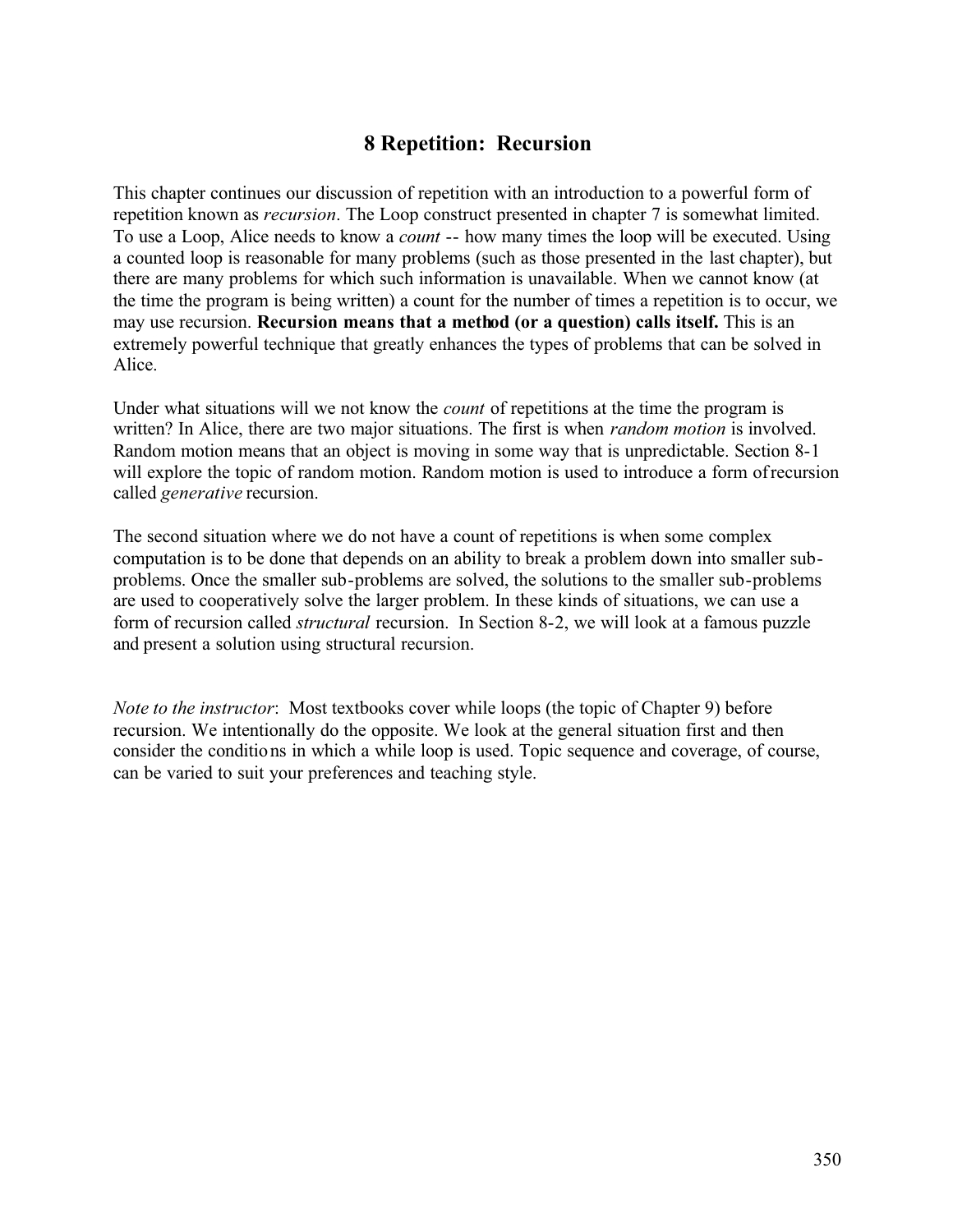#### **8-1 Repetition: Random motion and recursion**

#### **Introduction**

A *Loop* construct, as introduced in Chapter 7, requires that the programmer specify the number of times the loop is to be repeated. This could be a numeric constant, such as 10, or a question such as *boy.distanceTo(girl)*. But, exactly how many times a loop should repeat might not be known ahead of time. This is often the case in games and simulations. In this section, a form of looping will be introduced to handle situations where the programmer does not know how many times the loop should be repeated. The technical type of looping that will be presented in this section is generative recursion. Also, we will see that our code is *tail-recursive*.

### **Chase scene**

Let's look at an example of a situation where we do not know (ahead of time) how many times a segment of code should be repeated. This animation will simulate a "cha se scene." Chase scenes are common in video games and animation films where one character is trying to catch another character as part of the game or story. In this world, a big fish is hungry for dinner. The big fish is going to chase after and catch a goldfish that, unaware that he is about to become a meal, is swimming in a random fashion. Figure 8-1-1 shows a very simple initial world. Our task is to animate the big fish chasing the goldfish, trying to get close enough (within 1 meter) to gobble the goldfish down for dinner. Naturally, as the big fish chases the goldfish, the goldfish is not standing still. Instead, the goldfish is moving away in a random direction.



**Figure 8-1-1. Initial Scene**

### **Unknown number of repetitions**

Before the program for this world can be developed, we should think about the problems involved. The goldfish is moving at the same time the big fish is moving. Let's assume that the big fish moves toward the goldfish, the same distance each time it moves. One problem is that the goldfish is swimming to a random position nearby. This means we cannot know how many times to repeat the swimming actions of the two fish. If the goldfish moves a long distance away in a move, it will take more repetitions for the big fish to catch it. But, if the goldfish moves a short distance away in a move, the big fish may catch up quickly. Clearly, the number of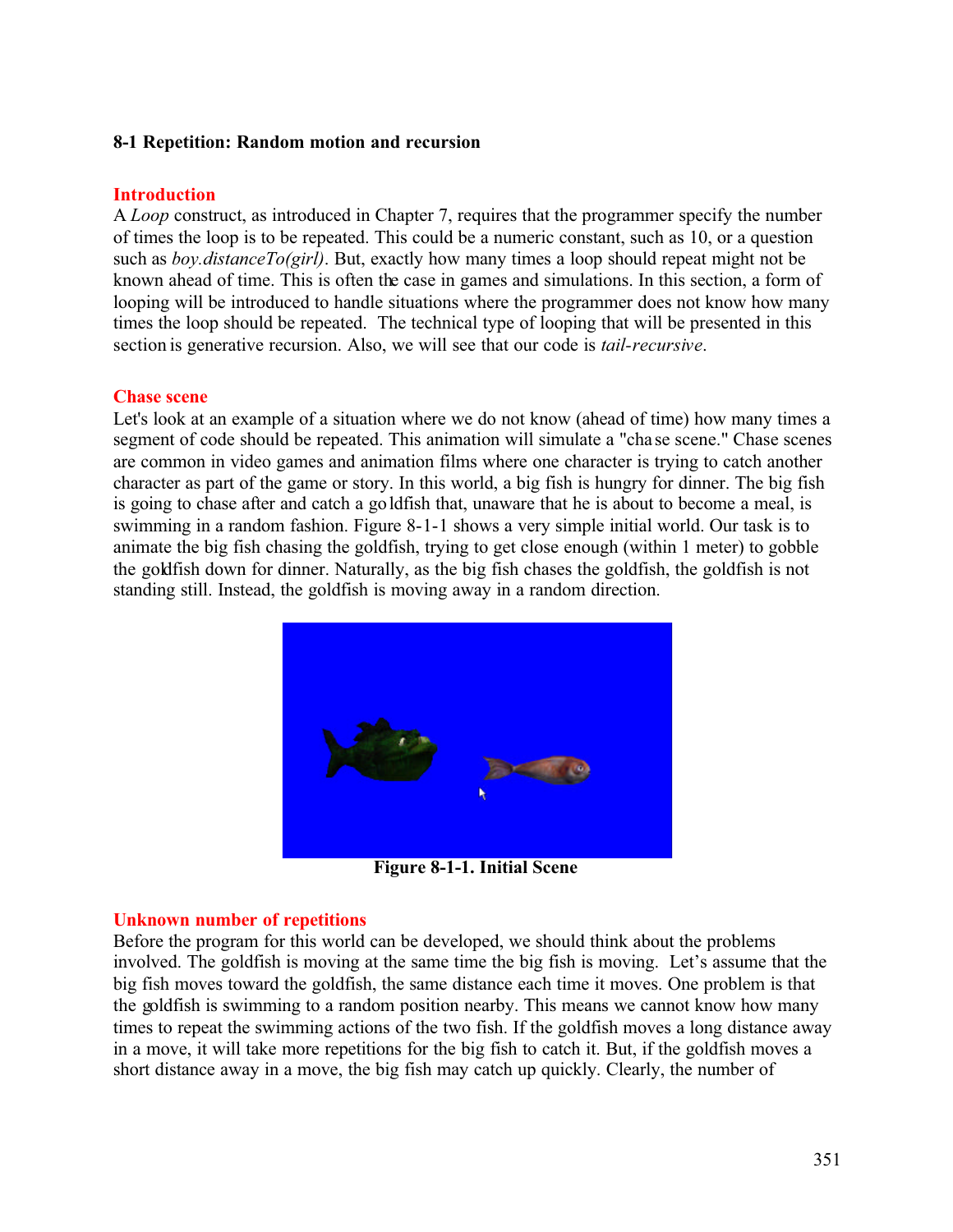repetitions is unknown. The second problem is how a goldfish can be made to move to a random position.

Now that we know what problems have to be solved, a storyboard can be created to list the steps to animate the big fish chasing the goldfish. A possible storyboard is:

> *Do in order* point the big fish at the goldfish  *Do together* move the big fish towards the goldfish randomly move the goldfish to a new position.

The above storyboard points the big fish at the goldfish and then the two fish move at the same time. The difference between the two fish movements is that the big fish moves towards the goldfish a given distance, but the goldfish moves to a new random position.

Of course, this is a chase – which means that the above actions need be repeated until the big fish gets close enough to the goldfish to eat it, thus ending the chase. But, before we worry about repeating the instructions, let's implement this one set of instructions as a method. A world-level method named *World.chase* will be written. (A world-level method is appropriate, since more than one object is involved in the action.). We will use a *Do together* block nested within a *Do in order* block, as shown in Figure 8-1-2. The *bigfish.swim* method is illustrated in Figure 8-1-3.

|              | <b>World.chase</b> No parameters                                                         |  |  |  |  |  |
|--------------|------------------------------------------------------------------------------------------|--|--|--|--|--|
| No variables |                                                                                          |  |  |  |  |  |
|              | ं <b>— Do in order</b>                                                                   |  |  |  |  |  |
|              | $\frac{3}{2}$ bigfish $\pm$<br>point at Goldfish $\triangledown$<br>more $\triangledown$ |  |  |  |  |  |
|              | $\mathbb{H}$ Do together                                                                 |  |  |  |  |  |
|              | <b>Ebigfish.swim</b>                                                                     |  |  |  |  |  |
|              | <b>ENGINEERING</b><br>§#<br>Move the goldfish to a new random location $\eqsim$          |  |  |  |  |  |
|              |                                                                                          |  |  |  |  |  |

**Figure 8-1-2.** *Do together* **nested within** *Do in order*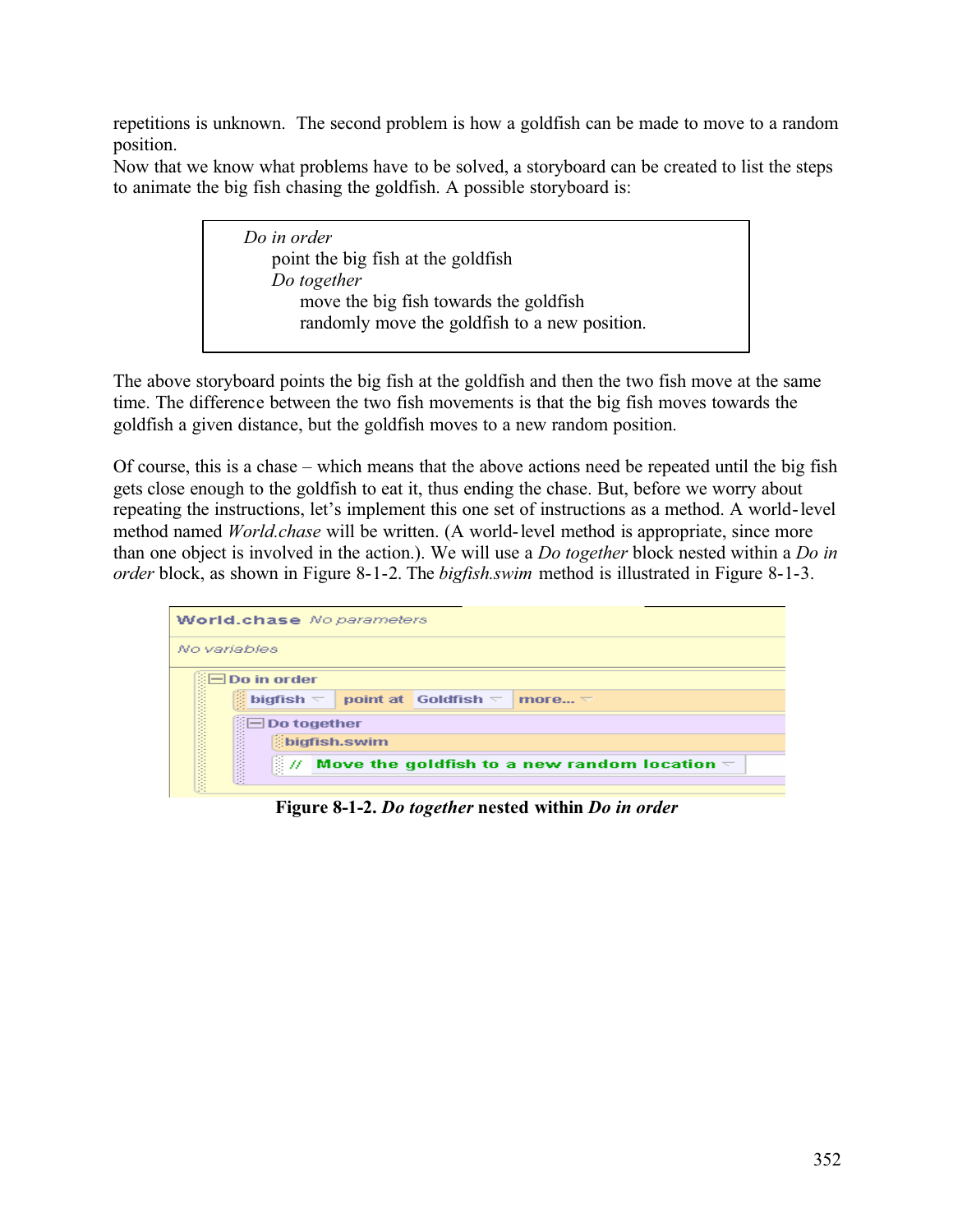|                   | bigfish.swim No parameters                                                                                                                                                                                           |
|-------------------|----------------------------------------------------------------------------------------------------------------------------------------------------------------------------------------------------------------------|
| No variables      | р                                                                                                                                                                                                                    |
|                   | $\Box$ Do in order                                                                                                                                                                                                   |
|                   | Moves the big fish forward .24 meters as its tail moves back and forth, simulating a swimming motion $\overline{\ }$<br>871                                                                                          |
|                   | The duration for this swim method is 1 sec $\triangledown$<br>3 H                                                                                                                                                    |
|                   | ं⊟ Do together                                                                                                                                                                                                       |
|                   | bigfish.TailStem.tail $\lnot$<br><b>turn</b> left $\triangledown$  0.1 revolutions $\triangledown$   <b>duration = 1/3</b> seconds $\triangledown$   <b>style = abruptly</b> $\triangledown$<br>more $\triangledown$ |
| <b>MANAGEMENT</b> | move forward $\approx$ 10.06 meters $\approx$<br><b>duration = 0.33</b> seconds $\nabla$ <b>style = abruptly</b> $\nabla$<br>bigfish $\triangledown$<br>more $\nabla$                                                |
|                   | $\Box$ Do together                                                                                                                                                                                                   |
|                   | bigfish.TailStem.tail $\lnot$<br>turn right $\triangledown$   0.2 revolutions $\triangledown$<br><b>duration = 0.33</b> seconds $\nabla$ <b>style = abruptly</b> $\nabla$<br>more $\triangledown$                    |
| <b>MARKETS</b>    | <b>move</b> forward $\nabla$ 1.12 meters $\nabla$ <b>duration = 0.33</b> seconds $\nabla$ <b>style = abruptly</b> $\nabla$<br>bigfish $\nabla$<br>more $\nabla$                                                      |
|                   | $\Box$ Do together                                                                                                                                                                                                   |
|                   | bigfish.TailStem.tail $\pm$<br>turn left $\triangledown$<br>$\vert$ 0.1 revolutions $\nabla$<br><b><i>duration</i></b> = 0.33 seconds $\nabla$ <b><i>style</i></b> = abruptly $\nabla$<br>more $\triangledown$       |
| <b>MANAGEMENT</b> | move forward $\nabla$<br>$\vert$ 0.06 meters $\nabla$<br><b><i>duration</i></b> = 0.33 seconds $\nabla$<br>style = abruptly $\nabla$<br>bigfish $\nabla$<br>more $\triangledown$                                     |
|                   |                                                                                                                                                                                                                      |

**Figure 8-1-3. The** *bigfish.swim* **method**

#### **Random motion**

The real challenge is to get the goldfish to move to a random location. The reason this is a challenge is the *move* instruction we have been using in our animations is for moving an object forward, back, up, down, left, or right a specific amount relative to where it is right now. It does not provide a way to say "move this object to this specific location in the world."

But, every object in Alice also has a *move to* instruction that can be used to move to a specific location. In the Tips & Techniques 4 section, we looked at an example of the *move to* instruction where we moved a basketball to the location of the rim in a basketball hoop. However, in this example, the goldfish should move to a random position (but fairly close to its current position), rather than to another object's position.

### **Using** *move to* **for random motion**

We can use the *move to* instruction with random motion by following a few simple steps. First, issue a *move to* instruction for the goldfish, accepting the default Vector3 position.



Then, drag the world-level question "*right, up, forward*" dragged onto the "*Vector(0,0,0)*", as in Figure 8-1-4. This question will give us a location template where we can specify the right, up, and forward movements to move the goldfish to a new location.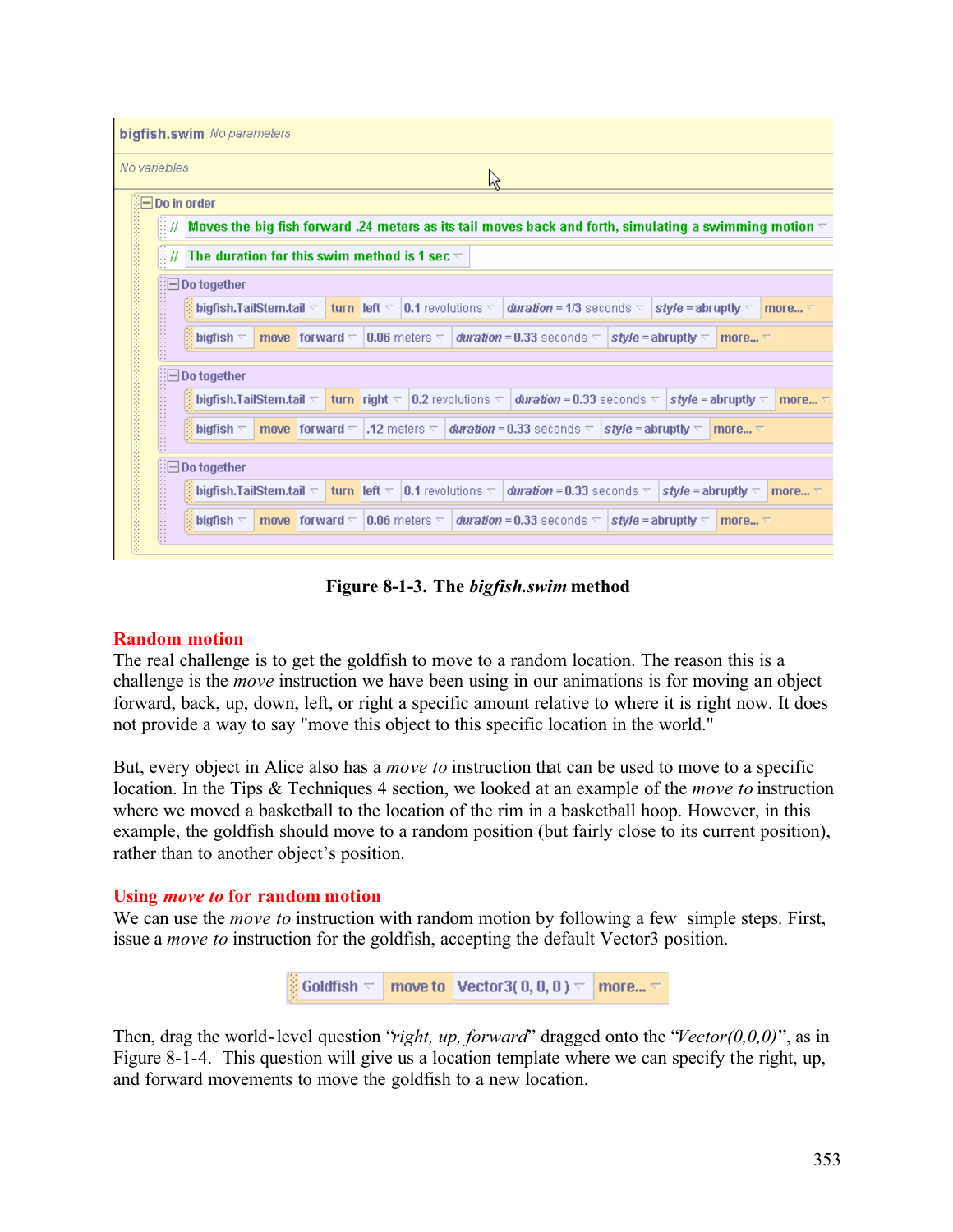

**Figure 8-1-4. Drag in template for** *right, up, forward* **position**

The result is shown below, having **dummy values** of 1 for the right, up, and forward positions:

| <b>Soldfish</b> $\forall$ move to $\parallel$ right = 1 $\forall$ , up = 1 $\forall$ , forward = 1 $\forall$ $\parallel \forall$ more $\forall$ |  |  |  |  |  |  |  |
|-------------------------------------------------------------------------------------------------------------------------------------------------|--|--|--|--|--|--|--|
|-------------------------------------------------------------------------------------------------------------------------------------------------|--|--|--|--|--|--|--|

Of course, we do not really want the goldfish to move to the location  $(1,1,1)$ , we want it to move to a random location. To get random values for the (right, up, forward) coordinates, the world *random number* question is used, see Figure 8-1-5. By default, the *random number* question generates a random number between 0 and 1. But, optional parameters can be selected that allow numbers to be generated over a different range of values. We can drag the random number tile into the right, up, and forward tiles of the position template to get a random location.

| World's details                |                               |  |
|--------------------------------|-------------------------------|--|
|                                | properties methods questions  |  |
| $\leq$ b<br>ā<br>$\leq$ b<br>a |                               |  |
| random                         |                               |  |
|                                | choose true probabilityOfTrue |  |
|                                | random number                 |  |

**Figure 8-1-5. World random number question**

But, what we really want to do is limit the random movement to a nearby location (so our animation looks more realistic). In other words, the goldfish's new location will be random – but will be adjusted to stay near to its current position. To keep the goldfish near its current position, we must find out what the goldfish's current position is. The built-in character-level question *goldfish's position* (see Figure 8-1-6) returns whichever coordinate of the goldfish's location (right/left, up/down, forward/back) is desired.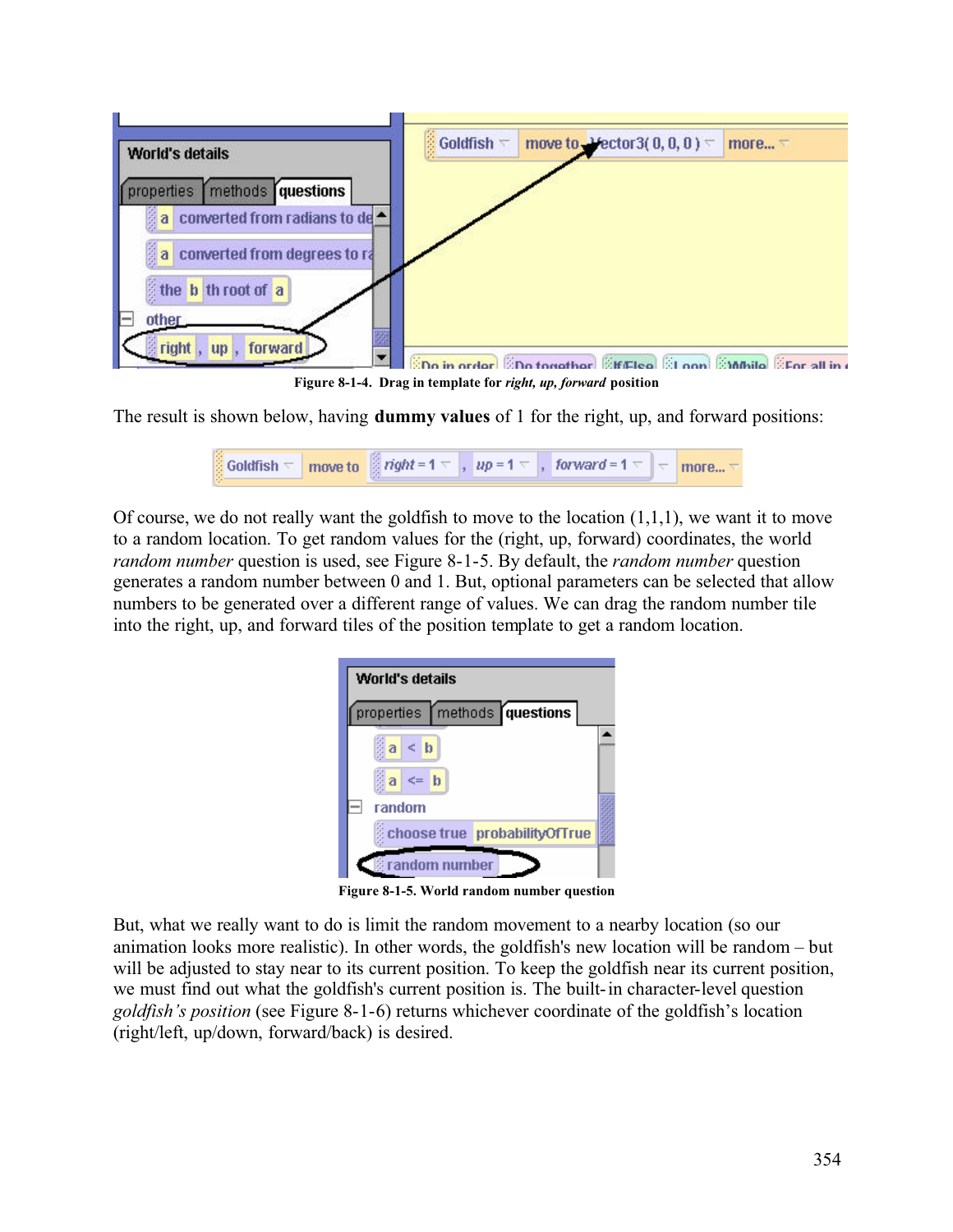

**Figure 8-1-6. Finding the goldfish's current position**

Now, we can put it all together to move the goldfish a small random amount from its current position. For convenience, we created a question, *adjust*, that will take a given coordinate as a parameter, and return that value adjusted by a small, random amount, arbitrarily between  $-1/5$ and 1/5. See the adjust question in Figure 8-1-7.

| World.adjust        |                                       |  |                                                                 |                                                                                       |      |
|---------------------|---------------------------------------|--|-----------------------------------------------------------------|---------------------------------------------------------------------------------------|------|
|                     |                                       |  | <b>Stresse SLoop Swhile SFor all in order Sprint 30 SReturn</b> | $\frac{1}{2}$ + - * 1                                                                 |      |
|                     | 123 initialValue create new parameter |  |                                                                 |                                                                                       |      |
| create new variable |                                       |  |                                                                 |                                                                                       |      |
|                     |                                       |  |                                                                 | Return initialValue – + Frandom number <i>minimum</i> = -1/5 – <i>maximum</i> = 1/5 – | more |

**Figure 8-1-7. The world-level adjust question**

Finally, the *move to* instruction is completed by invoking the adjust method, passing in the goldfish's coordinates as parameters. Figure 8-1-8 shows the complete *move to* instruction.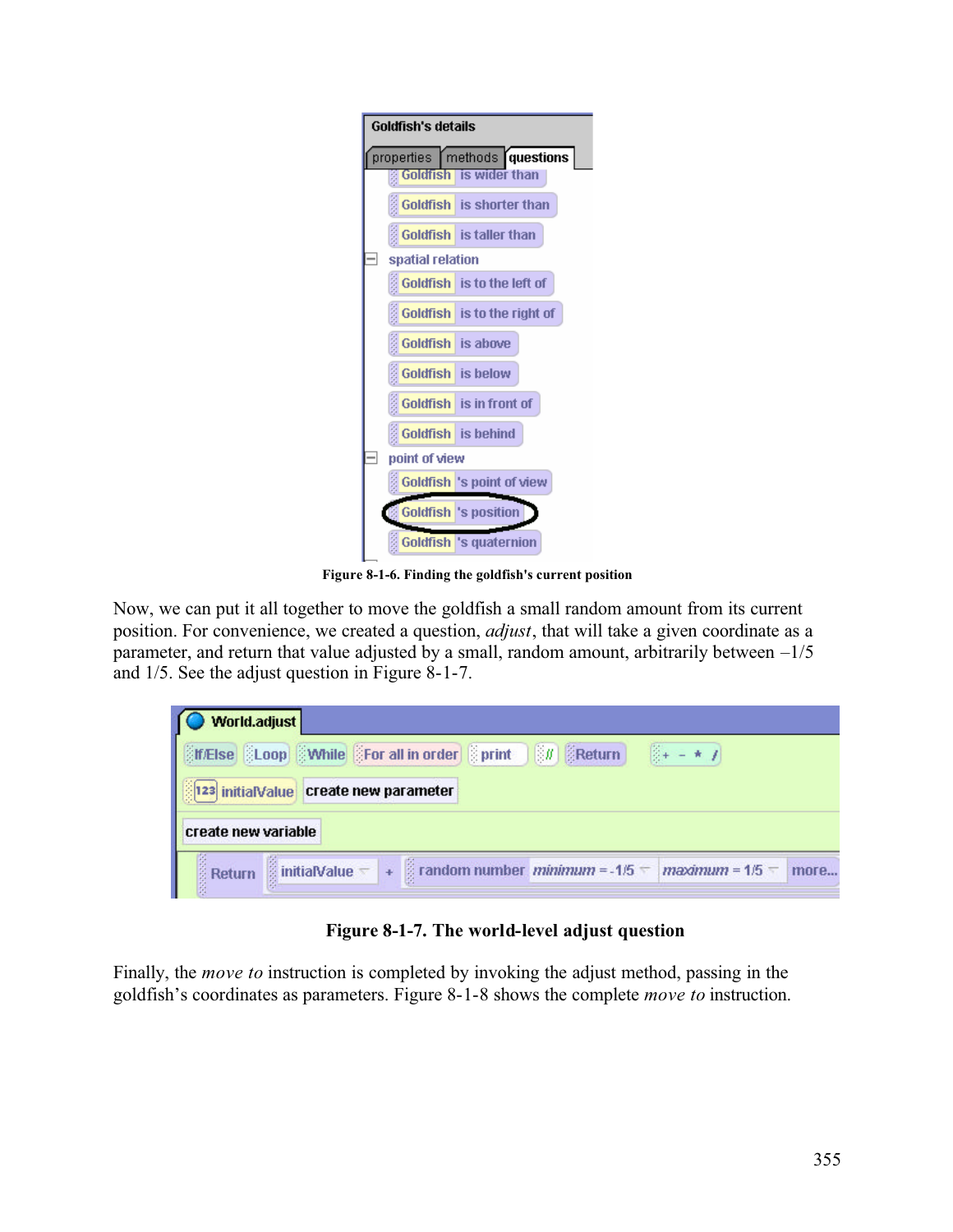

**Figure 8-1-8. The complete "move to" instruction**

So, let us put the pieces of the code together. The result should look like the chase method shown in Figure 8-1-9.

| <b>World.chase</b> No parameters                                                                                                                                                                                                                                                                                   |                     |
|--------------------------------------------------------------------------------------------------------------------------------------------------------------------------------------------------------------------------------------------------------------------------------------------------------------------|---------------------|
| No variables                                                                                                                                                                                                                                                                                                       |                     |
| $\textcircled{F}$ Do in order                                                                                                                                                                                                                                                                                      |                     |
| point at Goldfish $\nabla$<br>bigfish $\overline{\phantom{a}}$<br>more $\triangledown$                                                                                                                                                                                                                             |                     |
| $\Box$ Do together                                                                                                                                                                                                                                                                                                 |                     |
| <b>shigfish.swim</b>                                                                                                                                                                                                                                                                                               |                     |
| 陰川<br>Move the goldfish to a new random location $\nabla$                                                                                                                                                                                                                                                          |                     |
| $right =$<br>$\frac{3}{2}$ Goldfish $\pm$<br>'s position more $\nabla \nabla$ 's distance right<br>World.adjust initialValue =<br>$\overline{\nabla}$<br>Goldfish $\nabla$<br>move to                                                                                                                              | $\overline{\nabla}$ |
| $\frac{1}{2}$ Goldfish $\nabla$ 's position more $\nabla$ $\nabla$ 's distance up $\nabla$ $\nabla$<br>$\frac{\omega}{\omega}$ Goldfish $\nabla$ $\mathsf{S}$ position more $\nabla \mathsf{S} = \mathsf{S}$ distance forward<br>World.adjust initialValue = 8<br>forward = World.adjust initial Value =<br>$UD =$ |                     |

**Figure 8-1-9.** *World.chase* **method**

### **Recursion**

What happens when the above code is run? The *chase* method executes once and then stops. Now is the time to think about repetition. What is needed is a way to allow for repetition of the method until the big fish gets close enough to catch the goldfish. The following storyboard expands the previous version:

| If the big fish is too far away from the goldfish, |
|----------------------------------------------------|
| Do in order                                        |
| point the big fish at the goldfish                 |
| Do together                                        |
| move the big fish towards the goldfish             |
| randomly move the goldfish to a new position.      |
| Do everything again!                               |
| Else                                               |
| big fish eats goldfish                             |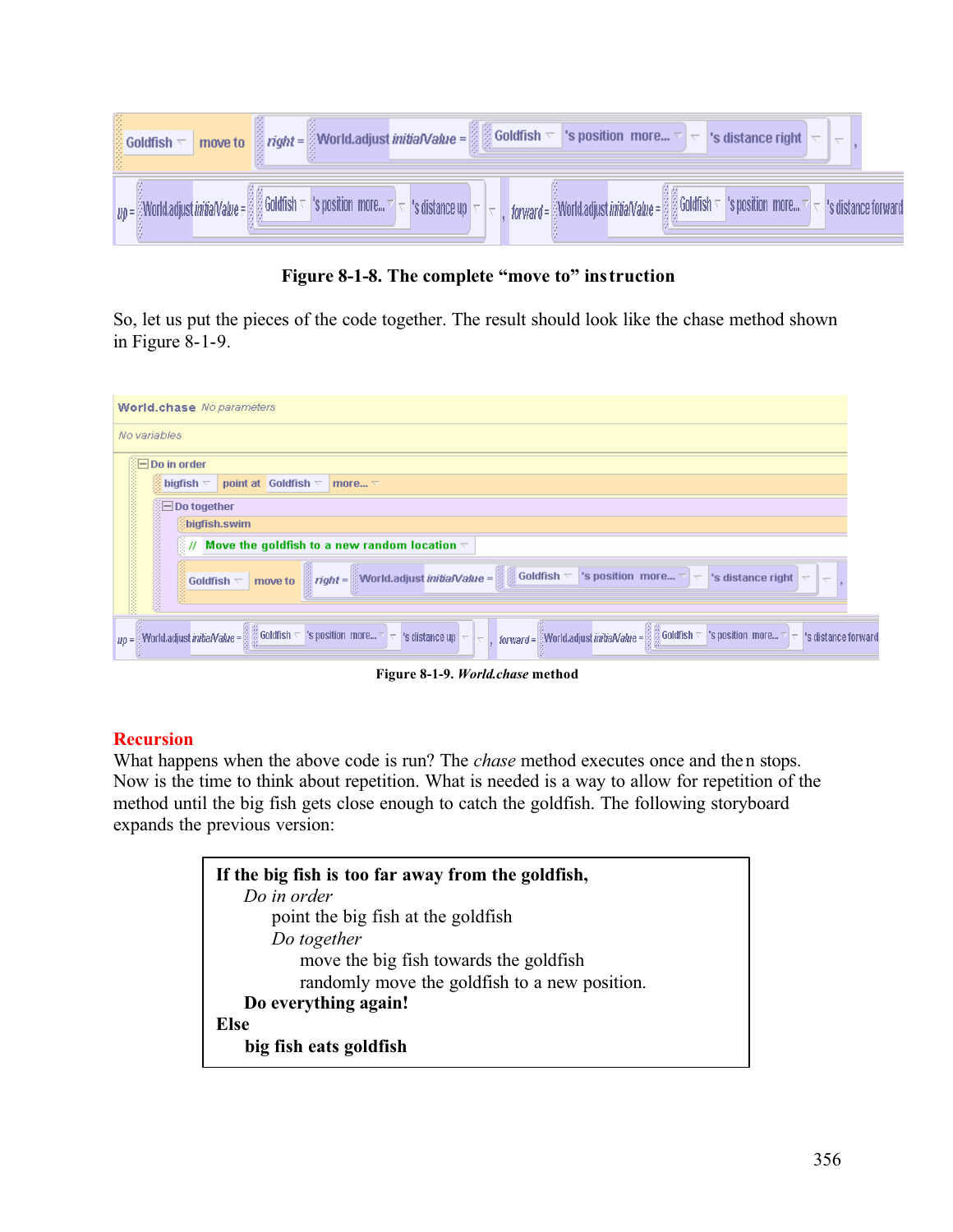Three statements have been added to the original storyboard. First, a decision (represented as an *If* statement) must be made: is the big fish too far away from the goldfish? The second addition is the statement to "Do everything again." This means that the method is to be repeated by calling itself. **This is where we will use** *recursion*. The third addition is the Else part of the IF…ELSE construct – the big fish eats the goldfish.

Clearly, an *If* statement is important for this example because it not only decides whether the instructions to move the two fish will be executed but also decides whether the method will be repeated. The conditional test that will be used is whether the big fish is "more than 1 meter from" the goldfish. The *If* statement is shown in Figure 8-1-10.

| $\frac{1}{2}$ of $\frac{1}{2}$ bigfish $\frac{1}{2}$ is at least $\left  \begin{array}{c} 1 \text{ meter} \end{array} \right $ away from Goldfish $\frac{1}{2}$ $\left  \begin{array}{c} -1 \end{array} \right $ |                                           |  |  |
|------------------------------------------------------------------------------------------------------------------------------------------------------------------------------------------------------------------|-------------------------------------------|--|--|
|                                                                                                                                                                                                                  | $E^2 = 0.110$ TL $\pm 20.4$ and $\pm 4.1$ |  |  |

**Figure 8-1-10. The if statement**

If the condition is true, both the big fish and the goldfish are moved. After both objects have moved, the method will call itself. When the method is invoked again, the question is asked again: Is the big fish more than 1 meter from the goldfish? The statement to invoke the method again is shown in Figure 8-1-11.



**Figure 8-1-11. Invoking the** *chase* **method**

When the statements in Figure 8-1-10 and 8-1-11 are added to the chase method, the revised chase method code is shown in Figure 8-1-12.

An important concept to understand is that the recursive call to the method is repeated over and over as long as the condition for the *If* statement is *true*. But, when the condition for the *If* statement becomes *false* the *Else* kicks in and the recursive calls stop. In the *else-part* of the *if-else* statement in *World.chase*, a call to *bigFishEatGoldfish* spells the end of the chase. The *bigFishEatGoldfish* method is shown in Figure 8-1-13.

The form of recursion illustrated in this example is said to be *generative*. In *generative* recursion, a decision is made. Depending on the results of that decision, the method is either finished or will be executed again. If the method is executed again, the same decision is made once more. This repetition may go on and on until, eventually, the tested condition changes and the solution is finally complete. This kind of recursion is *generative*, because more executions are "generated" each time the result of the previous decision (in this case, "Is the big fish too far from the goldfish?") is true.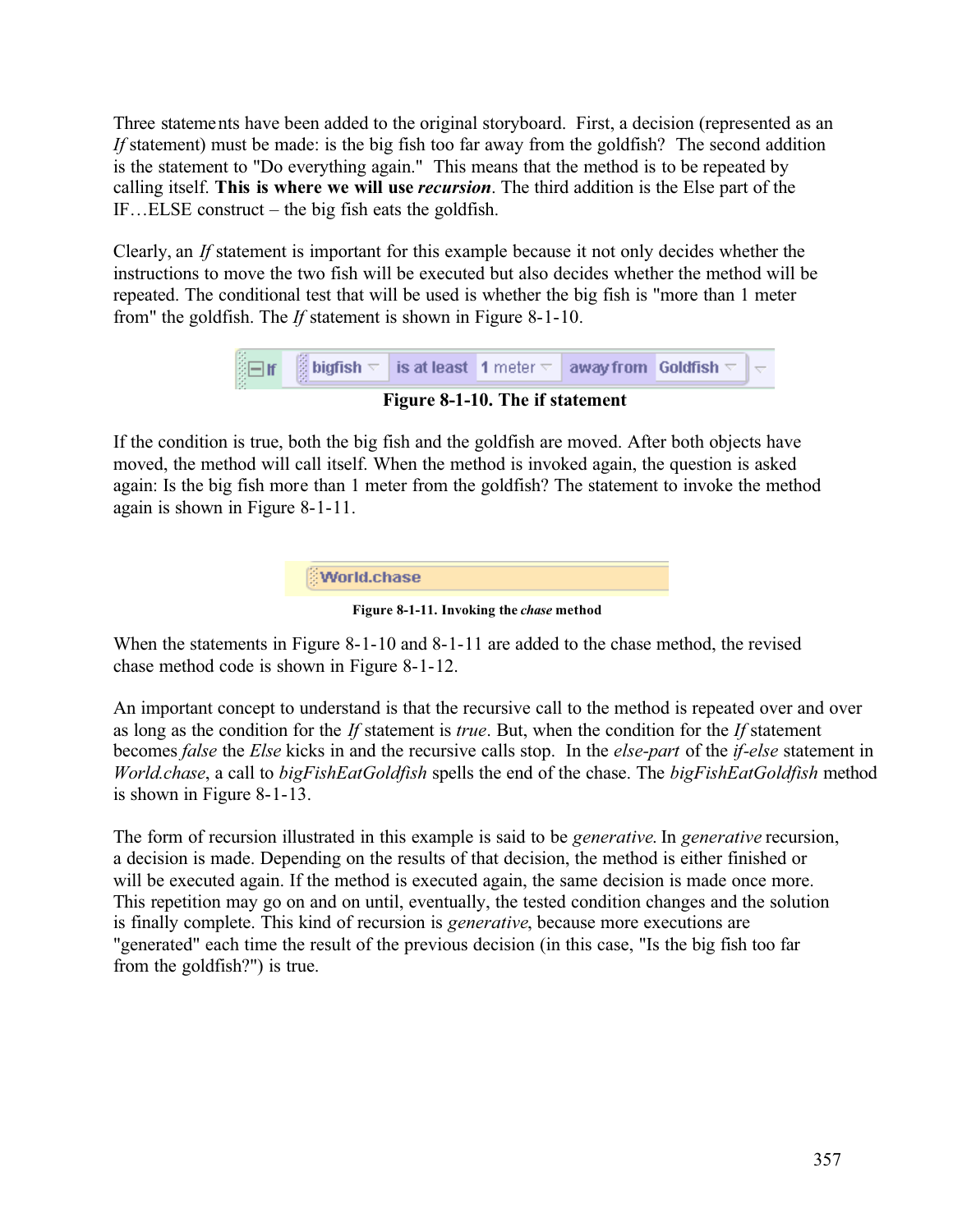| <b>World.chase</b> No parameters<br>create                                                                                                                                                                                                                                                                                                                                                                                                |
|-------------------------------------------------------------------------------------------------------------------------------------------------------------------------------------------------------------------------------------------------------------------------------------------------------------------------------------------------------------------------------------------------------------------------------------------|
| No variables<br>creat                                                                                                                                                                                                                                                                                                                                                                                                                     |
| hç<br>is at least 1 meter $\nabla$<br>away from Goldfish $\nabla$<br>$\frac{3}{2}$ bigfish $\sqrt{ }$<br>旧面<br>$\overline{\nabla}$                                                                                                                                                                                                                                                                                                        |
| <b>Do in order</b>                                                                                                                                                                                                                                                                                                                                                                                                                        |
| point at Goldfish $\nabla$<br>bigfish $\triangledown$<br>more $\nabla$                                                                                                                                                                                                                                                                                                                                                                    |
| <b>EDo together</b>                                                                                                                                                                                                                                                                                                                                                                                                                       |
| bigfish.swim                                                                                                                                                                                                                                                                                                                                                                                                                              |
| $\mathbb{R}^n$<br>Move the goldfish to a new random location $\triangledown$                                                                                                                                                                                                                                                                                                                                                              |
| $\left  \begin{array}{c} \frac{\partial}{\partial t} \\ \frac{\partial}{\partial t} \end{array} \right  \frac{right} =$<br>$up = \begin{matrix} \frac{3}{2} \\ \frac{3}{2} \end{matrix} \mathsf{W}$<br>World.adjust <i>initialValue</i> = $\frac{1}{8}$ Goldfish $\overline{\phantom{a}}$<br>'s position more $\triangledown$ $\triangledown$<br>'s distance right<br>$\Vert \nabla \Vert_{\nabla}$<br>Goldfish $\nabla$<br>move to<br>Ŷ, |
| World.chase                                                                                                                                                                                                                                                                                                                                                                                                                               |
| <b>Else</b>                                                                                                                                                                                                                                                                                                                                                                                                                               |
| World.bigFishEatGoldfish                                                                                                                                                                                                                                                                                                                                                                                                                  |

**Figure 8-1-12. The complete chase method**

| <b>World.bigFishEatGoldfish</b> No parameters                                                                                                                                     |
|-----------------------------------------------------------------------------------------------------------------------------------------------------------------------------------|
| No variables                                                                                                                                                                      |
| $\Box$ Do in order                                                                                                                                                                |
| Do together<br>$-\,$                                                                                                                                                              |
| bigfish.head.jaw $\triangledown$<br><b>turn</b> forward $\nabla$ 10.25 revolutions $\nabla$<br>more $\triangledown$                                                               |
| $\frac{1}{2}$ bigfish.head.jaw $\triangledown$<br>move forward $\nabla$<br>distance to $\,$ Goldfish $\,$<br>bigfish $\nabla$<br>$\overline{\phantom{a}}$<br>more $\triangledown$ |
| Do together<br>$\equiv$                                                                                                                                                           |
| bigfish.head.jaw $\triangledown$<br><b>turn</b> backward $\nabla$ 10.25 revolutions $\nabla$<br>more $\triangledown$                                                              |
| <b>REGIONAL CONTRACTOR</b><br>Goldfish $\nabla$<br>set is Showing to<br>false $\nabla$<br>more $\nabla$                                                                           |
| bigfish $\nabla$<br>Yum Yum!!! $\nabla$<br>sav<br>more $\nabla$                                                                                                                   |
|                                                                                                                                                                                   |

**Figure 8-1-13. World.bigFishEatGoldfish**

Not only is this an example of generative recursion, but it is also *tail recursive*. A method is said to be tail recursive when two conditions are met:

(1) **only one** recursive call appears in the method, and

(2) the recursive call is the **last** statement in the *if-part* or the *else-part* of an *if-else* statement. In the code illustrated in Figure 8-1-12, there is only one call to *World.chase* and it is the last statement in the *if-part* of the *if-else* statement. So, the *chase* method is tail recursive.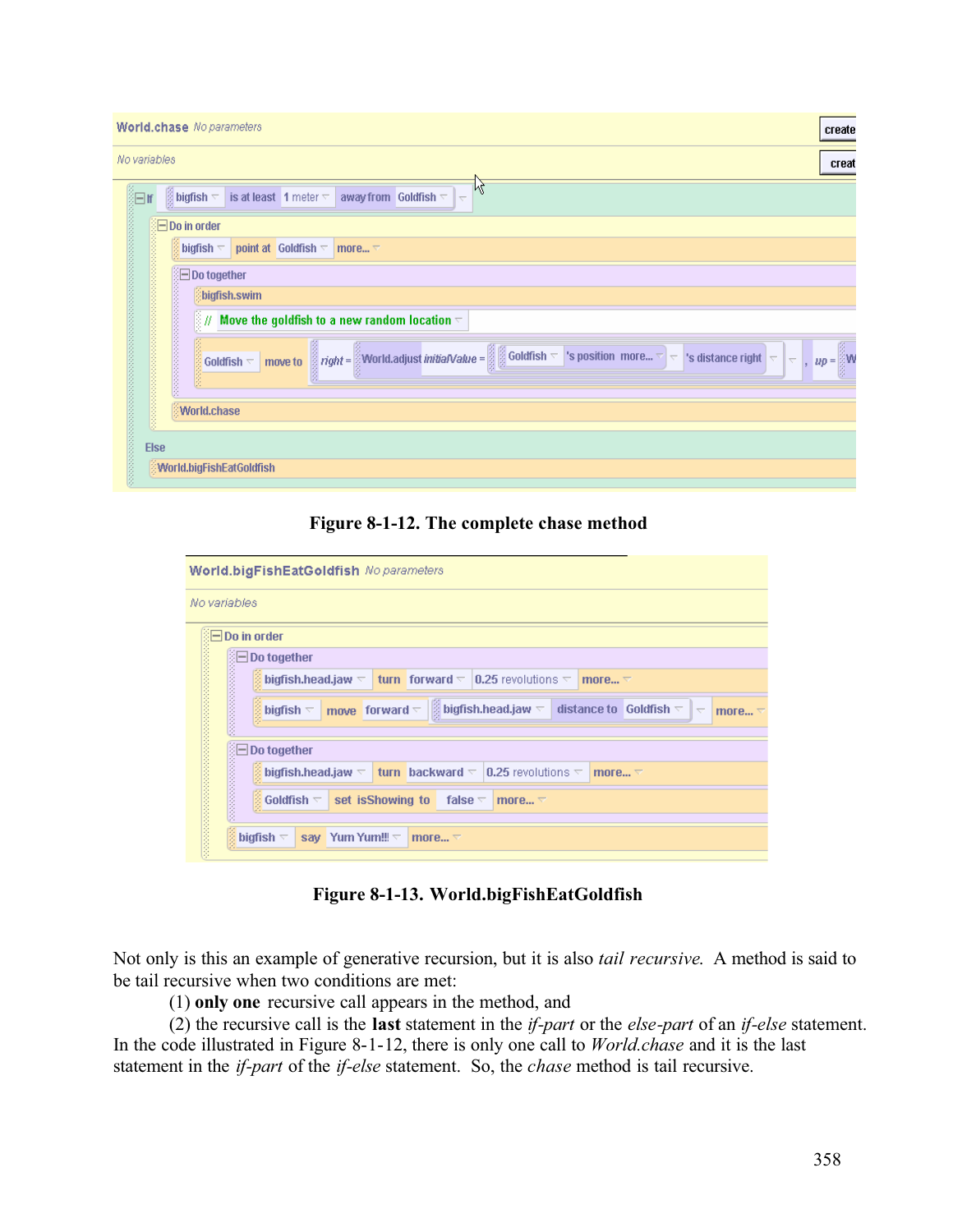### **8-1 Exercises**

### **1. ButterflyChase**

Consider the following initial scene and scenario:



A White Rabbit is chasing after a butterfly. The world to build is similar to the chase scene from the text except in two important respects:

- The White Rabbit must always remain on the ground (rabbits do not fly). Use the "*only affect yaw=true*" option of the *point at* instruction.
- In order to prevent the butterfly from flying away (too high or too low), the butterfly's up-down coordinate should be set to a random value between 0 and 1 rather than a slight change from its current up-down value.

When the White Rabbit gets close enough to the butterfly, have him catch the butterfly in his net.

#### **2. MidasTouch1**

A magician has cast a spell on Alice. The effect of the magician's spell is to give Alice the Midas touch. Everything she touches turns to gold.



Alice is facing the candycane. (Use PointAt to make this alignment.) Write a recursive method, named *CheckCandy*, that checks whether Alice's right hand is very close to the candycane (within 1 meter). If it is, Alice bends over to touch the candycane. After Alice touches the candycane, the candycane turns to gold (color changes to yellow). If Alice is not yet close enough to the candycane to be able to touch it, Alice moves a small distance forward ( one-tenth meter) and the CheckCandy method is recursively called.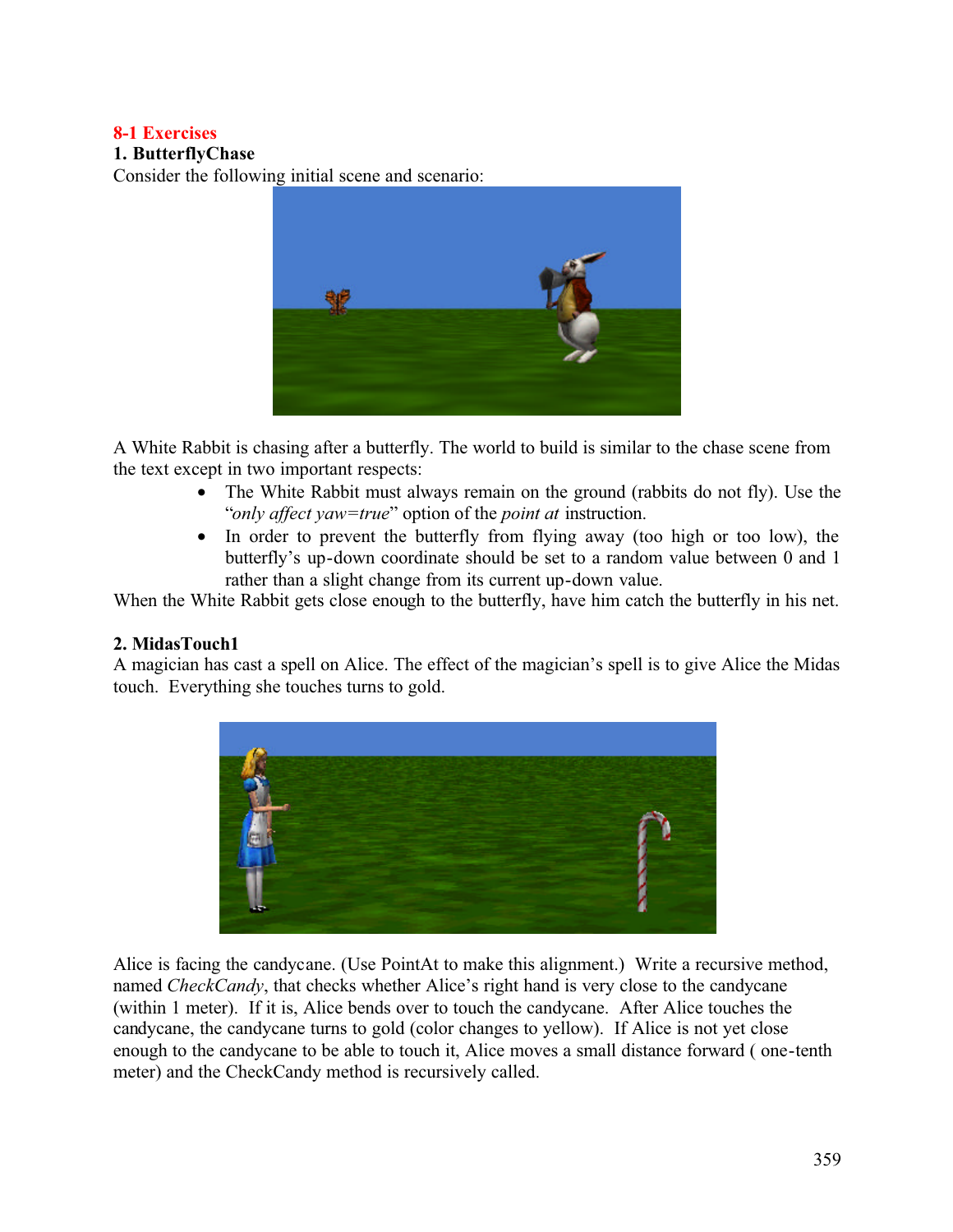3. **MidasTouch2**. Create a second version of the MidasTouch1 world. This new version will be interactive. The idea is allow the user to guide the movement of Alice towards a candy cane. To make this a bit more challenging, Alice should **NOT** be pointing towards the candycane in the initial scene. This will require the the *CheckCandy* method be modified so that whenever Alice is close enough to the candycane to touch it, she first turns to point towards the candycane before bending over to touch it.

Use the left and right arrow keys to turn Alice left or right. Create 2 methods: *TurnRight* and *TurnLeft*. The methods should turn Alice 0.05 meters to the right or left when the user presses the right-arrow key or the left-arrow key. These methods will allow the user to guide Alice towards a candycane.

*Hint*: It is possible that Alice will wander out of the range of the camera. There are two possible solutions to this problem. One is to make the camera point at Alice each time she moves. The other is to make the camera's vehicle be Alice!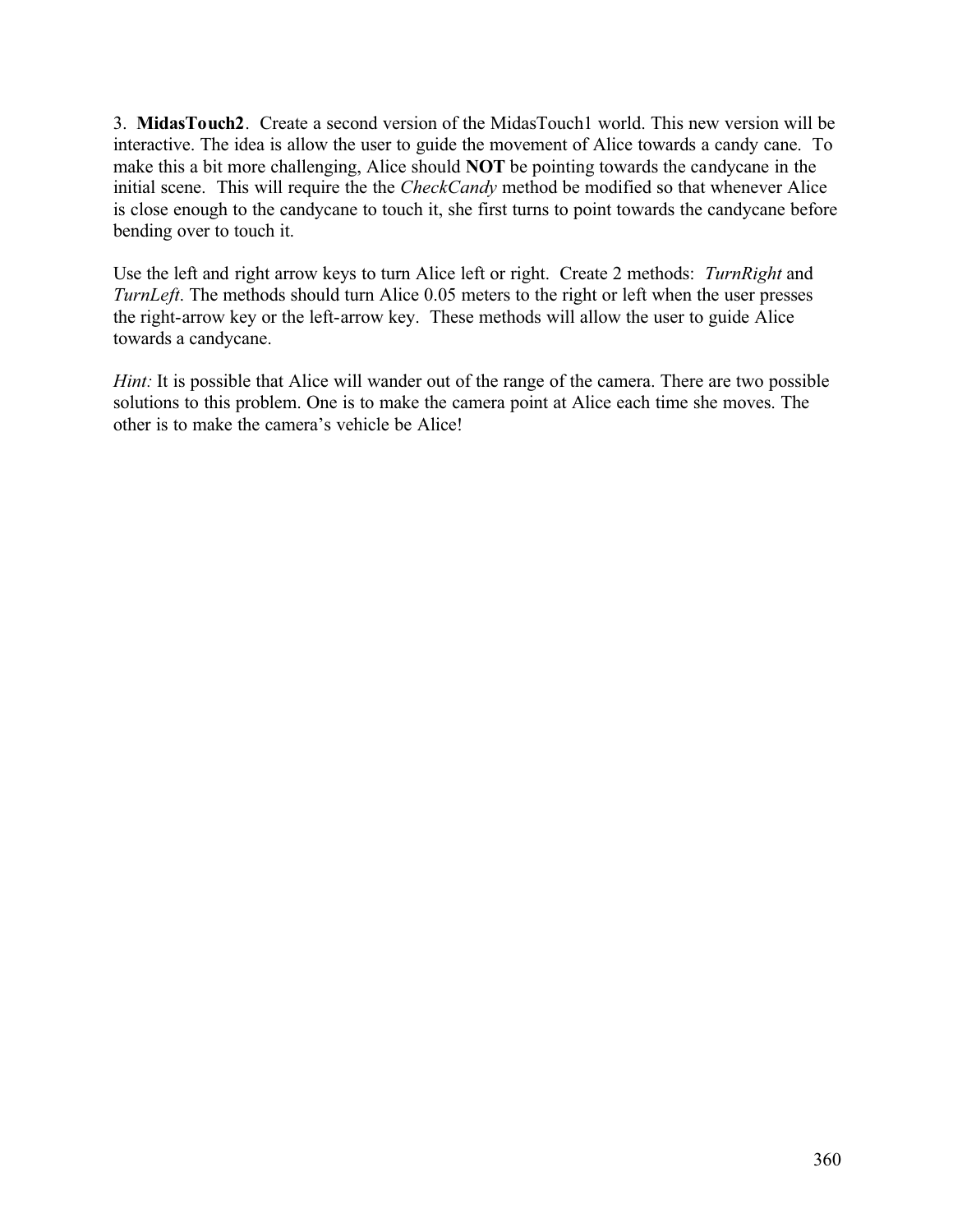#### **8-2 Structural Recursion**

In the previous section of this chapter, *generative* recursion was introduced. In this section, we examine a second kind of recursion, *structural recursion*. Our goal in this section is to illustrate structural recursion and some of the differences between generative and structural recursion.

#### **A closer look at generative recursion**

In *generative* recursion, a decision is made. Depending on the results of that decision, the method is either finished or will be executed again. If the method is executed again, the same decision needs to be considered once more to determine whether another repetition will occur. This repetition may go on and on until, eventually, the tested condition changes and the solution is finally complete. In the example presented in section 8-1, the big fish is chasing the goldfish and if the big fish is more than 1 meter from the goldfish, both of the big fish and the goldfish are moved. After both objects have moved, the question is asked again: Is the big fish more than 1 meter from the goldfish? Such recursion is called generative because another execution may be generated each time the result of the decision is true. We do not know whether executing the method one more time will produce an acceptable solution to the problem (getting the big fish within 1 meter of the goldfish) until the method has run and the results can be tested again.

While generative recursion is fairly useful and easy to implement, it has one serious flaw: **It is often very difficult to determine that the program will ever end.** How can we be sure that the big fish will ever catch the goldfish? What if, by some random chance, the goldfish were to constantly move far enough away from the big fish that the big fish will never catch up. (Actually, we expect in random behavior that sometimes the goldfish will move towards the big fish, rather than away.) To show that the big fish will catch the goldfish eventually, it would be necessary to argue that the total amount of distance the big fish moves (in each step) is greater than the total distance traveled by the goldfish in each step. Do not worry if the last statement does not make too much sense. Running the program several times, and seeing that each time the program runs, the big fish does eventually catch the goldfish, is enough to provide a good sense that the program does actually work.

#### **Structural recursion**

A second form of recursion is known as *structural* recursion. Structural recursion depends on an ability to break a problem down into smaller and smaller sub-problems. Once the smaller subproblems are solved, the solutions to the smaller sub-problems are used to cooperatively solve the larger problem. Many mathematicians (and computer scientists interested in logic) often prefer this form of recursion because it is easier to show that the program does end – and that it ends with the correct solution. Rather than discussing structural recursion in theory, it is perhaps best to look at an example.

#### **Towers of Hanoi puzzle**

The problem to be considered is the Towers of Hanoi, as illustrated in Figure 8-2-1. The Towers of Hanoi is a legendary puzzle. In this puzzle, disks of varying widths have been placed on a tower. To solve the puzzle, all the disks must be moved from one tower to one of the other towers, following certain strict rules.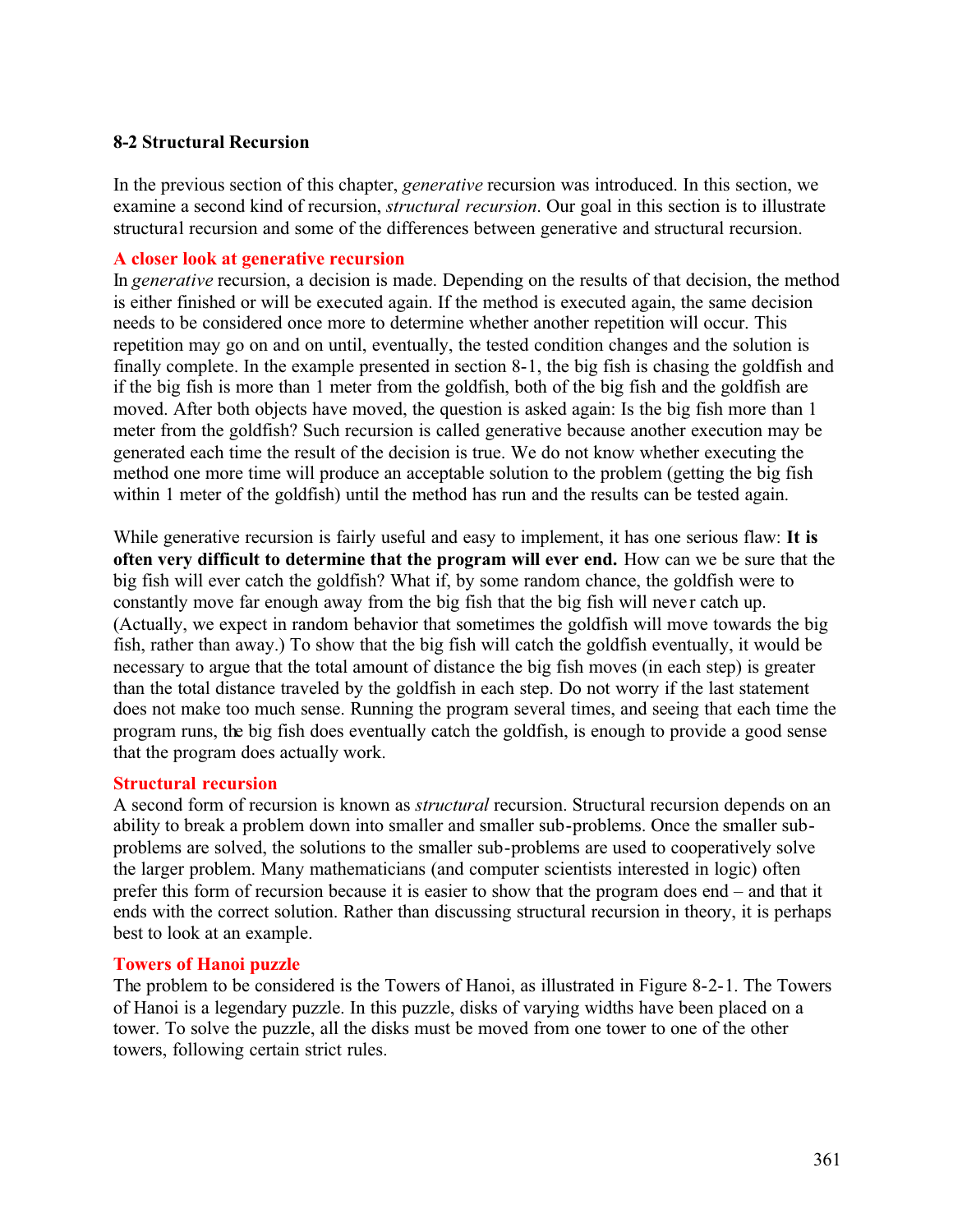

**Figure 8-2-1. The Towers of Hanoi**

In the world shown in Figure 8-2-1, four disks on the leftmost tower. Each tower is exactly 5 meters from its nearest neighbor. And, each disk is exactly 0.2 meters in height. To make it easier to describe this puzzle and our solution to the puzzle, let's number the disks 1, 2, 3, 4 …in order of increasing size. The smallest disk is disk 1 at the top and the largest disk is disk 4 at the bottom of the stack. Also, let's name the towers "one, two, three" left to right from the camera point of view. Our goal is to move all of the disks from the leftmost tower, tower one, to another tower. In this example, we will move the disks to the rightmost tower (tower 3).

In this puzzle, the rules that must be strictly followed are:

- 1) Only one disk may be moved at a time.
- 2) A larger disk may never be placed on top of a smaller disk.

So, for example, the following attempts to solve the problem are illegal:

- 1) Simultaneously move disks 1 and 2 from tower one to tower two. (This move violates rule  $\#1.$ )
- 2) Move disk 1 (the smallest disk) from tower one to tower two. Then move disk 2 from tower one to tower two. (This would result in disk 2 being on top of disk 1, thus violating rule #2.)

In the ancient story about this puzzle, there were 64 disks on the Towers in Hanoi. Solving the puzzle with 64 disks would be a huge task and would take much too long to run! (In fact, assuming that it takes 1 second to move a disk from one tower to another, it would take many centuries to run!) However, we can use just 4 disks to illustrate a solution to the puzzle that uses structural recursion. Most people can solve the 4-disk puzzle in just a few minutes, so this will allow a quick check for a correct solution.

#### **Two requirements**

To solve this puzzle for 4 disks using structural recursion, two requirements must be met. **The first requirement is that we must assume we know how to solve the problem for a smaller sub-problem.** Well, let's assume that we do know a solution for solving the problem for 3 disks. If we know how to solve the problem of moving 3 disks, it would be quite easy to write a program to solve it for 1 more disk (4 disks). The following steps would work: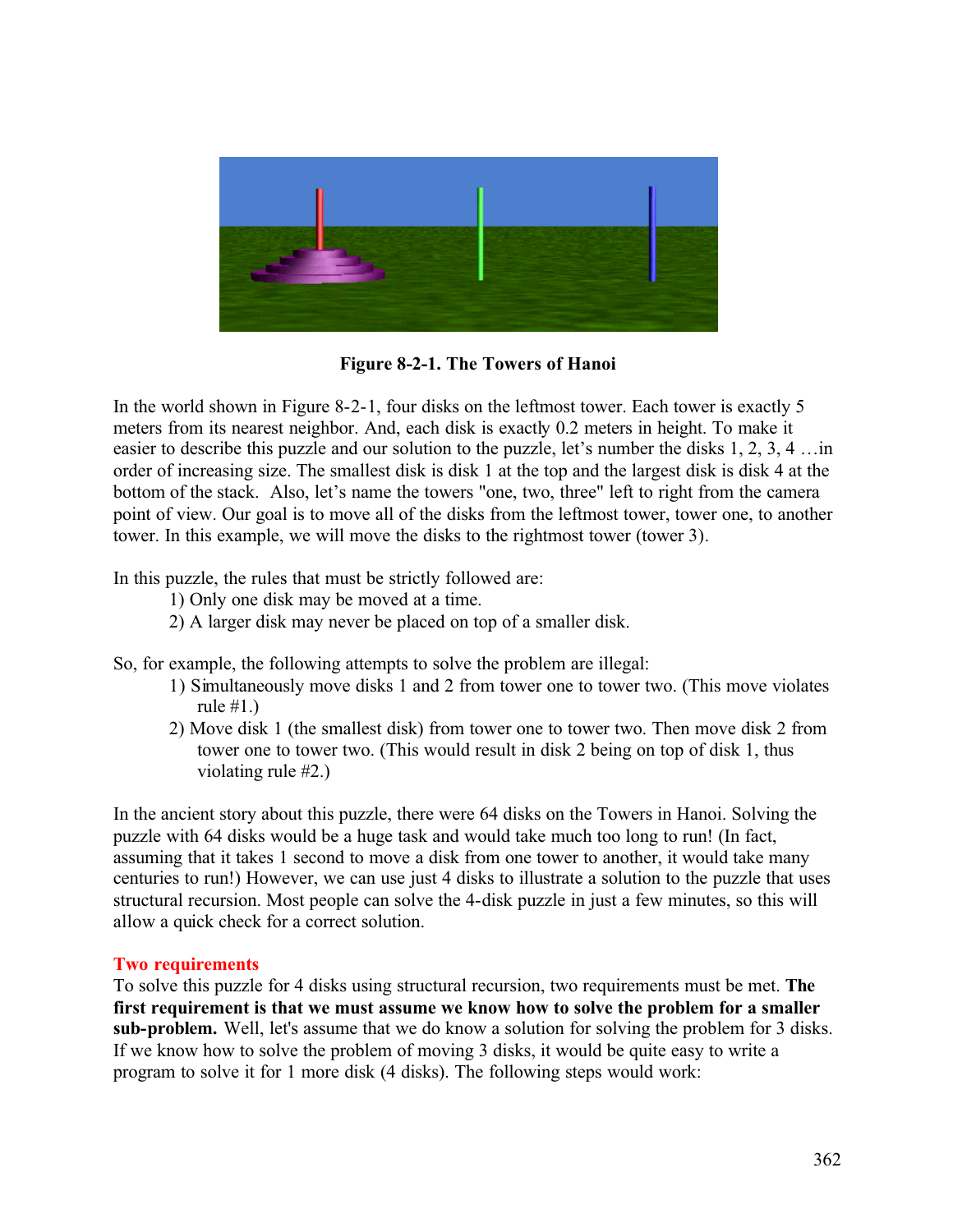- 1) Move the 3 disks (imagining the solution for the puzzle with only 3 disks is already known) from tower one to tower two. See Figure 8-2-2(a).
- 2) Move the last disk, disk 4, from tower one to tower three. See Figure 8-2-2(b). (Remember this move is now safe, as all of the 3 smaller disks are now located on tower two.)
- 3) Move the 3 towers (again, imagining the solution is already known) from tower two to tower three.



**Figure 8-2-2(a). After step 1** 



**Figure 8-2-2(b). After step 2** 

**The second requirement for a structural recursive solution is that we must have a "base case."** A "base case" is the simplest possible situation where the solution is unquestionably obvious. Since the solution to the base case is obvious, the base case does not require a solution to a smaller sub-problem. The obvious "base case" in the Towers of Hanoi puzzle is the situation where we have only 1 disk. In order to move 1 disk, we can just move it, as there are no smaller disks than disk 1, it can always be moved from whichever tower to whichever tower without question!

In summary, two requirements must be met when using structural recursion for solving a problem:

- 1) Use the solution to a smaller sub-problem to help solve the larger problem.
- 2) Have a base case, which does not require a solution to a smaller sub-problem.

#### **Towers Method**

Putting these two ideas together, we can now write a method, named *Towers*, to animate a solution to the Towers of Hanoi puzzle. The method will have instructions to move some number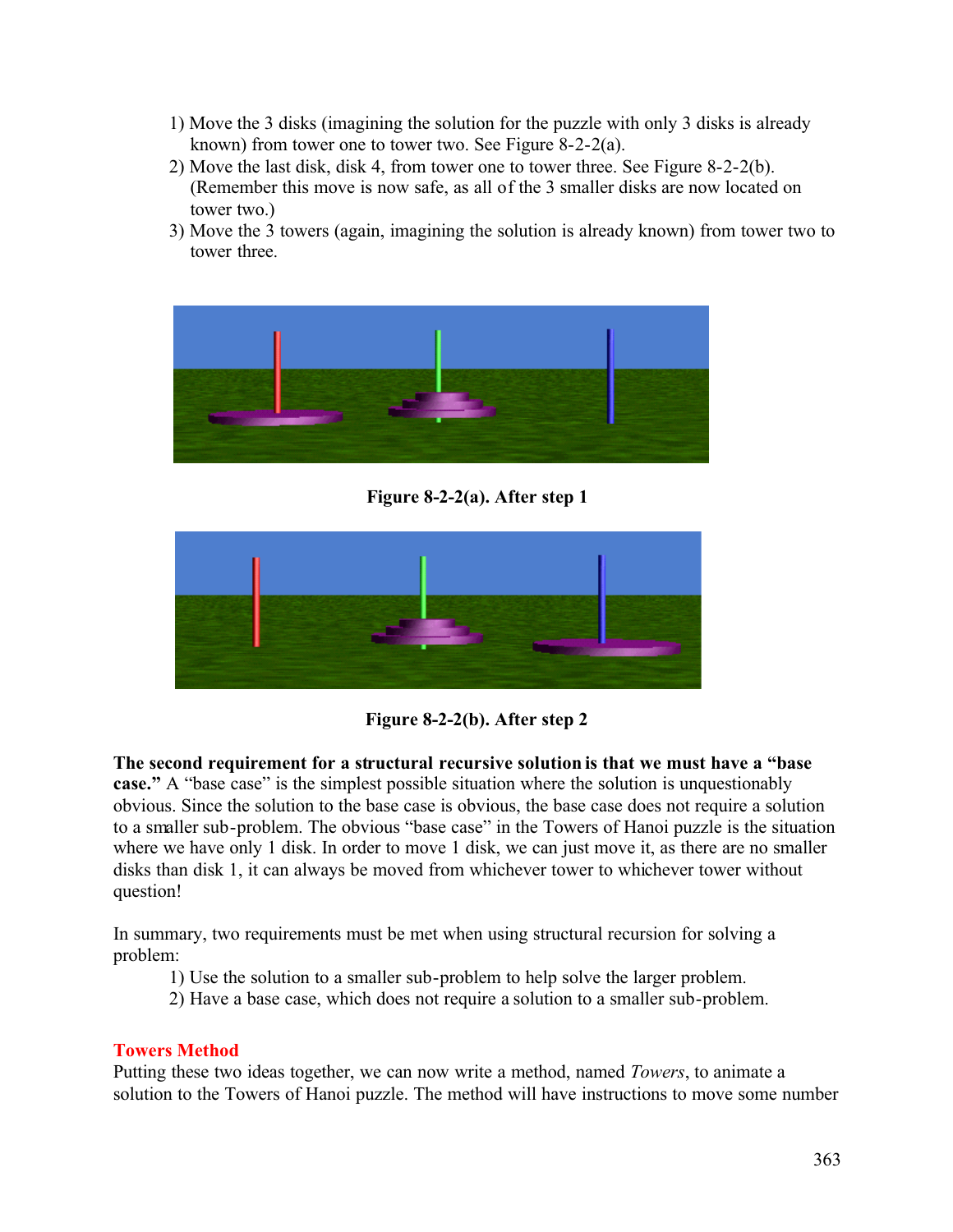(**n**) of disks from a **source tower** (the tower where the disks are currently located) to a **target tower** (the tower where the disks will be located when done). In the process of moving the disks from source tower to target tower, a **spare tower** (the tower that is neither source nor target) will be used as a temporary holder for towers on their journey from source to target.

What information has to sent to parameters in the *Towers* method so it can do its work? Well, the *number of disks to be moved* must be known along with *which tower is the source*, *which tower is the target*, and *which tower is the spare*. To provide this information to the *Towers* method, four parameters will be needed: **howmany, source, target**, and **spare**. Here is the storyboard:

```
Towers (howmany, source, target, spare)
        if howmany equals 1
             move the disk (the smallest one) from the source to the target.
        otherwise
             Recursively call Towers() to move howmany-1 disks from source to 
                 spare (using target as spare).
             Move disk # howmany from the source to the target. 
                      (This is ok because all smaller disks are now located on 
                      the spare peg, after step 1).)
             Recursively call Towers() to move howmany-1 disks from the spare to 
                      the target (using the source as the spare)
```
We know this looks kind of complicated; but hang in there  $-$ - it really is not too difficult. All we are saying is: (1) Move all but one of the disks from the source to the spare tower. (2) Now that only one disk is left on the source, move it to the target tower. (3) Now, move all the disks that have been temporarily stored on the spare tower to the target tower. Based on this storyboard, the code for the Towers method is shown in figure 8-2-3.

| World.Towers [123] howmany, [123] source, [123] target, [123] spare                                                                                                                         |
|---------------------------------------------------------------------------------------------------------------------------------------------------------------------------------------------|
| No variables                                                                                                                                                                                |
| $\frac{3}{2}$ howmany $\overline{\nabla}$ == 1 $\overline{\nabla}$ $\overline{\nabla}$                                                                                                      |
| World.Moveit which disk = 1 $\pm$<br>frompeg = source $\nabla$<br>  topeg = target $\nabla$                                                                                                 |
| <b>Else</b>                                                                                                                                                                                 |
| ं⊟ Do in order                                                                                                                                                                              |
| World.Towers howmany = $\parallel$ howmany $\leq$   -   1 $\leq$   $\leq$   source = source $\leq$   target = spare $\leq$   spare = target $\leq$                                          |
| World.Moveit whichdisk = howmany $\lnot$   frompeg = source $\lnot$<br>  topeg = target $\nabla$                                                                                            |
| World.Towers howmany = $\parallel$ howmany $\leq$ $\parallel$ - $\parallel$ 1 $\leq$ $\parallel$ source = spare $\leq$ $\parallel$ target = target $\leq$ $\parallel$ spare = source $\leq$ |
|                                                                                                                                                                                             |

**Figure 8-2-3. The Towers method**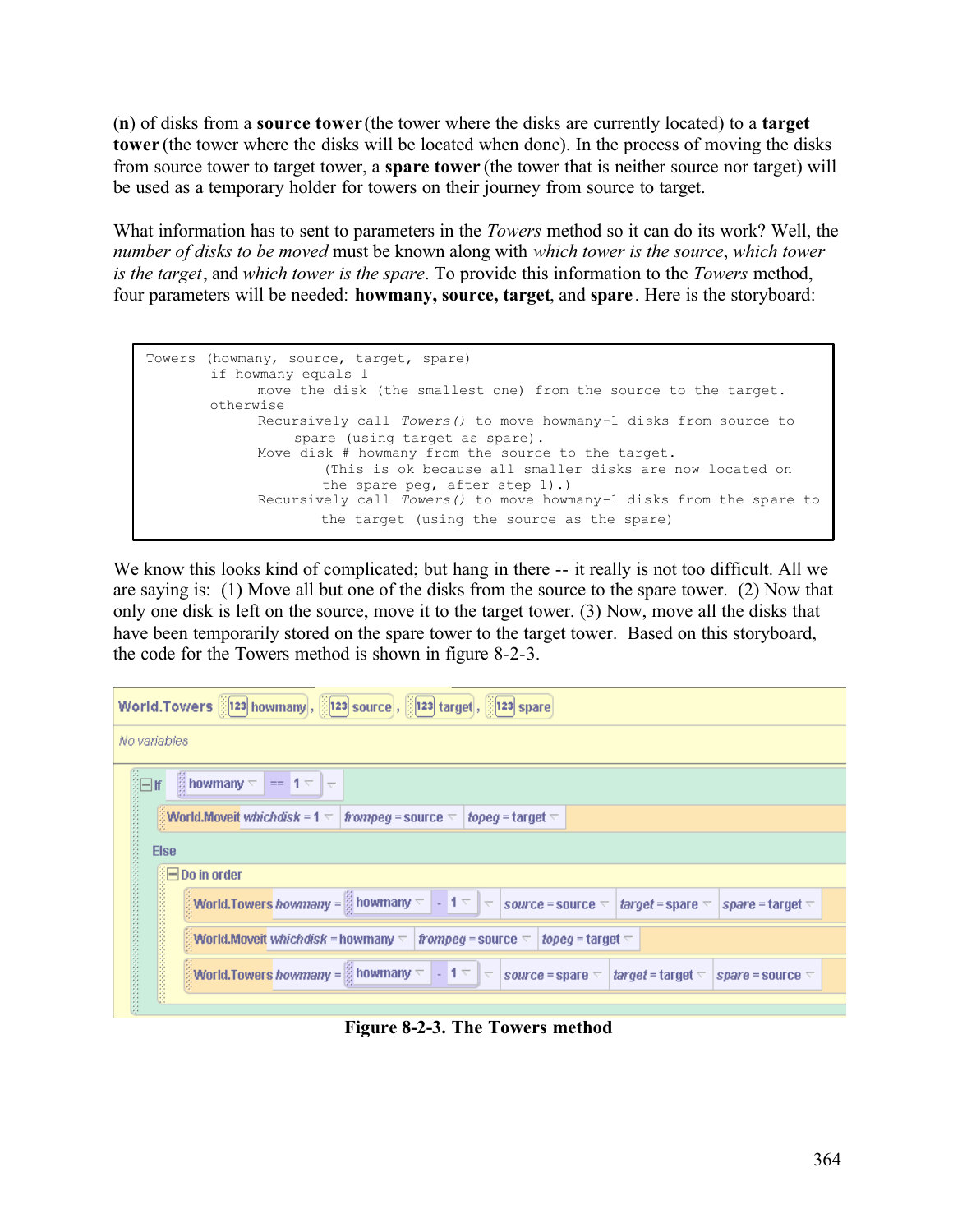#### **Special** *Moveit* **Method**

No doubt as you looked at the code in Figure 8-2-3, you realized that we called a method named *Moveit*. (In fact, we called the *Moveit* method a couple of times.) So, exactly what does the *Moveit* method do? Well, *Moveit* is a special method we wrote to move a specific disk from one tower to another tower. The *Moveit* method needs 3 parameters because it needs to know: which disk is to be moved, the source tower, and the target tower. A storyboard for *Moveit* could be:

Do in order Lift the disk up above the top of the source peg Move it (forward or back) to a location above the target peg. Lower the disk down onto the target peg.

This sounds easy enough. But, how high should the disk be lifted? Each disk is at a different initial height on the tower. So, it will be necessary to raise each disk a different amount. (Note that disk1 has been placed on top, disk2 immediately below it, disk3 immediately below disk2, and disk4 immediately below disk3.) Also, in our example world, we made each disk be 0.2 meters in height. Then, we determined the height to lift each disk by trial and error. In the sample world, it was necessary to lift the first disk approximately 2.0 meters, disk2 approximately 2.2 meters, disk3 approximately 2.4 meters, and disk4 approximately 2.6 meters (to "clear" the tower).

Once the lift-height is determined for each disk, then a plan can be created for carrying out the lift to the appropriate height for the particular disk. One possibility is to pass a parameter (to the *Moveit* method) that contains the id number of the disk to be moved. If the disk id is 1, move Disk1, if the disk id is 2, move Disk2, and so on. Then, a cascading *If* statement can be used to check on the id of the disk passed in and lift the appropriate disk the appropriate amount. The storyboard (for the *If* statement) would look something like this:

```
If whichdisk is 1 then
   Move Disk1 Up 2.0 meters
Else
    If whichdisk is 2 then
     Move Disk2 Up 2.2 meters
    Else
      If whichdisk is 3 then
           Move Disk3 Up 2.4 meters
      Else
            Move Disk4 Up 2.6 meters
```
We thought about this for a while, realizing that our code is a bit awkward. Then, we came up with a more clever approach using a nifty mathematical expression. Note that the amount any disk should move Up is  $1.8 + 0.2$  \* whichdisk. So, it would seem that the above storyboard could be condensed into just one step:

```
Move the appropriate disk Up 1.8 + 0.2 * whichdisk
```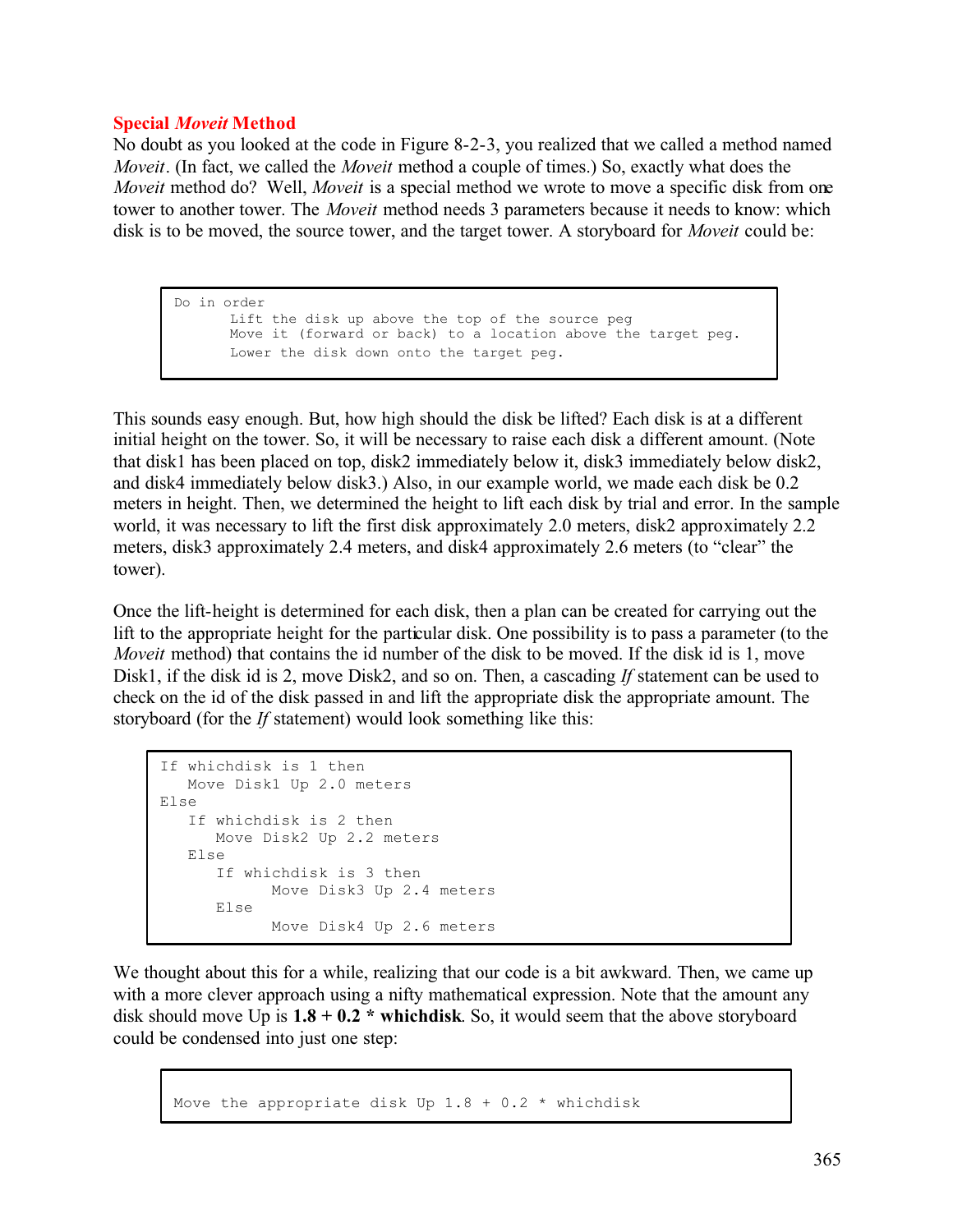### **Conversion Question**

One question still needs to be answered: "How is Alice to be told the name of the disk object to be moved when only the disk id number is known?" The problem is there is no easy way to convert the disk *id* number to the *disk-object* name. What is needed is a conversion method that takes the id as a parameter and then returns the appropriate name of the disk object to move. Such a conversion method can be written in Alice using a question. The *which* question is illustrated in Figure 8-2-4. Note that this question returns an object – namely which disk should be moved.

In this example, each *If* statement includes an instruction containing the keyword *return*. The return statement means that the function will be sending information back to the method that called it. For instance, suppose "*which(i = 2)*" is called, the information that will be returned is "*disk2*". So, the *which* question provides a way to convert from an id number (the *whichdisk* parameter) to an object name so the *Moveit* method will know which object is to be moved!

| World.which                                                                                                                                                                   |
|-------------------------------------------------------------------------------------------------------------------------------------------------------------------------------|
| <b>MEISe</b> (Loop While CFor all in order Sprint 30 BReturn 3+ - * 7                                                                                                         |
| 123 i create new parameter                                                                                                                                                    |
| create new variable                                                                                                                                                           |
| $\exists$ if $\left \frac{3}{2}i\right $ == 1 $\pm$<br>$\overline{\nabla}$                                                                                                    |
| $\frac{3}{2}$ Return disc 1 $\sqrt{ }$                                                                                                                                        |
| <b>Else</b>                                                                                                                                                                   |
| $\left  \cdot \right $                                                                                                                                                        |
|                                                                                                                                                                               |
|                                                                                                                                                                               |
| Example 1 = $2 - 2$<br>Example 2 = Return disc 2 $\overline{z}$<br>Else<br>Else<br>Else<br>Else<br>Else<br>Return disc 2<br>Else<br>Return disc 2<br>$== 3 =$<br>$\leftarrow$ |
| $\frac{3}{2}$ Return disc3 $\approx$                                                                                                                                          |
|                                                                                                                                                                               |
| Return disc4 $\pm$                                                                                                                                                            |
|                                                                                                                                                                               |

**Figure 8-2-4. A World-level Conversion Question** 

An instruction is now written in the *Moveit* method that calls the *which* question to determine which disk to move, as illustrated in Figure 8-2-5.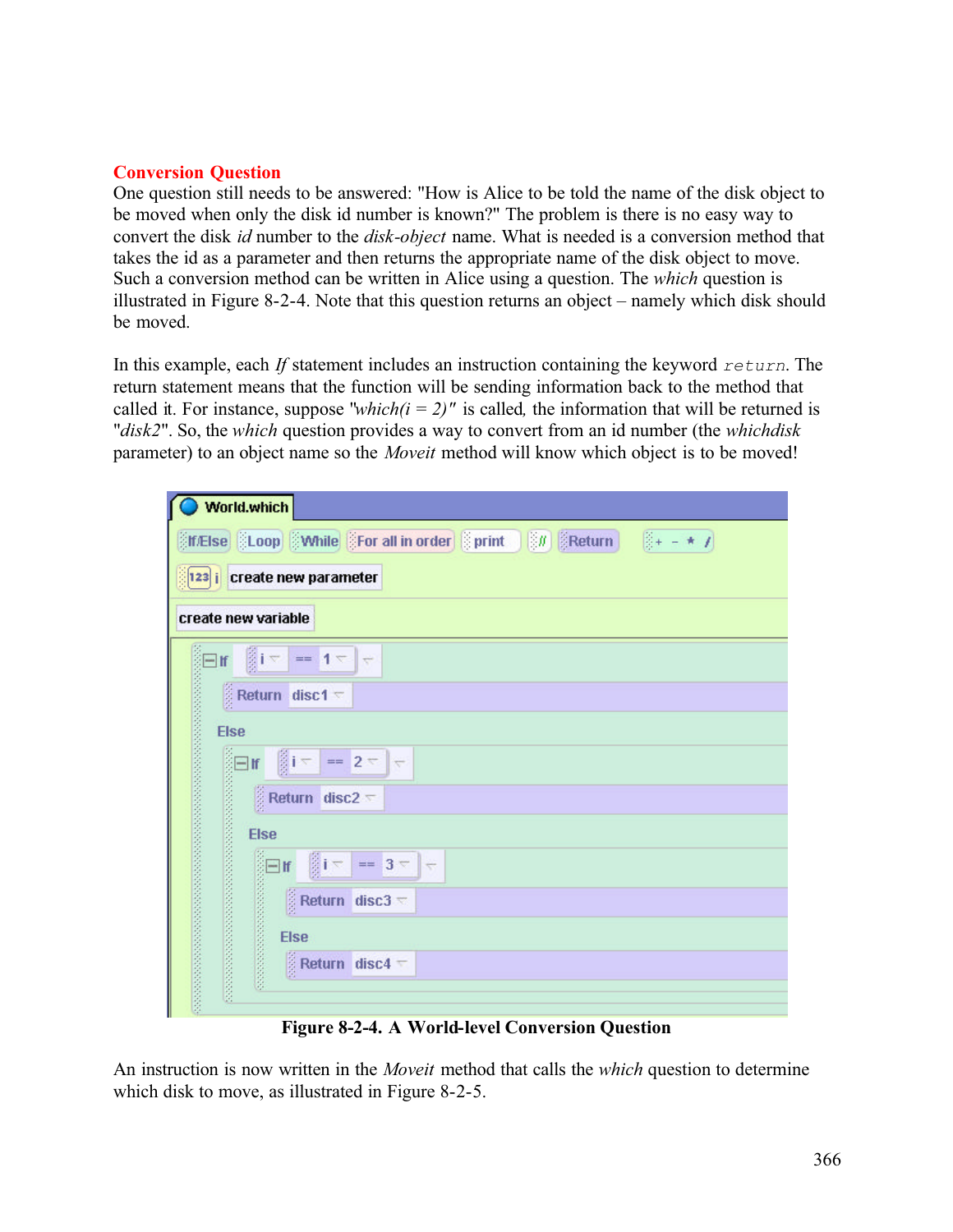| <b>World.which i = whichdisk</b> $\nabla$ |  |  | <b>Example 1.8</b> $\overline{\triangleright}$   $\overline{\mathbb{S}}$ 1.8 $\overline{\triangleright}$   $\overline{\mathbb{S}}$ 0.2 $\overline{\triangleright}$   $\overline{\triangleright}$   which disk $\overline{\triangleright}$   $\overline{\triangleright}$ |  |
|-------------------------------------------|--|--|-------------------------------------------------------------------------------------------------------------------------------------------------------------------------------------------------------------------------------------------------------------------------|--|
|                                           |  |  |                                                                                                                                                                                                                                                                         |  |

**Figure 8-2-5. Invoking the question to determine which disk to move**

In this instruction, *which(i = id)* is a **call** to the *which* function. When executed, *which(i = id)* will select the appropriate disk and return the name of the object that will move it the appropriate amount, as explained in the earlier expression.

The next piece of information we need to know is the distance (forward or back) to move the disk (in order to move it over to the destination tower). The towers are purposely positioned exactly 5.0 meters from one another. So, one possibility is to have several if statements, covering all possible cases of source and destination towers – perhaps something like:

```
if the Source peg is 1
    if the target peg is 2
        move the appropriate disk 5 meters forward
    else
      move the appropriate disk 10 meters forward
else
    if the Source peg is 2
      if the target peg is 3
          move the appropriate disk 5 meters forward
      else
         move the appropriate disk 5 meters back 
   else (the source peg is 3)
      if the target peg is 1
          move the appropriate disk 10 meters back
      else
          move the appropriate disk 5 meters back
```
While this storyboard is correct, the nested if – else structures make it quite confusing. Once again, we gave some thought to what we might do to come up with an easier way to figure out the distance to move forward or back. With a bit of thought, you can see that the forward amount to move is: (*totower* – *fromtower*) \* 5.0. (5 is the distance between two adjacent towers) Also, notice that moving forward –5.0 meters is the same as moving back 5.0 meters. With this insight, the instruction in Figure 8-2-6 can be written:



**Figure 8-2-6. Moving the disk the appropriate amount forward/back**

The last step in the *Moveit* action is to move the disk back down onto the tower. This instruction should simply do the opposite of what was done in step 1. The complete *Moveit* method appears in Figure 8-2-7.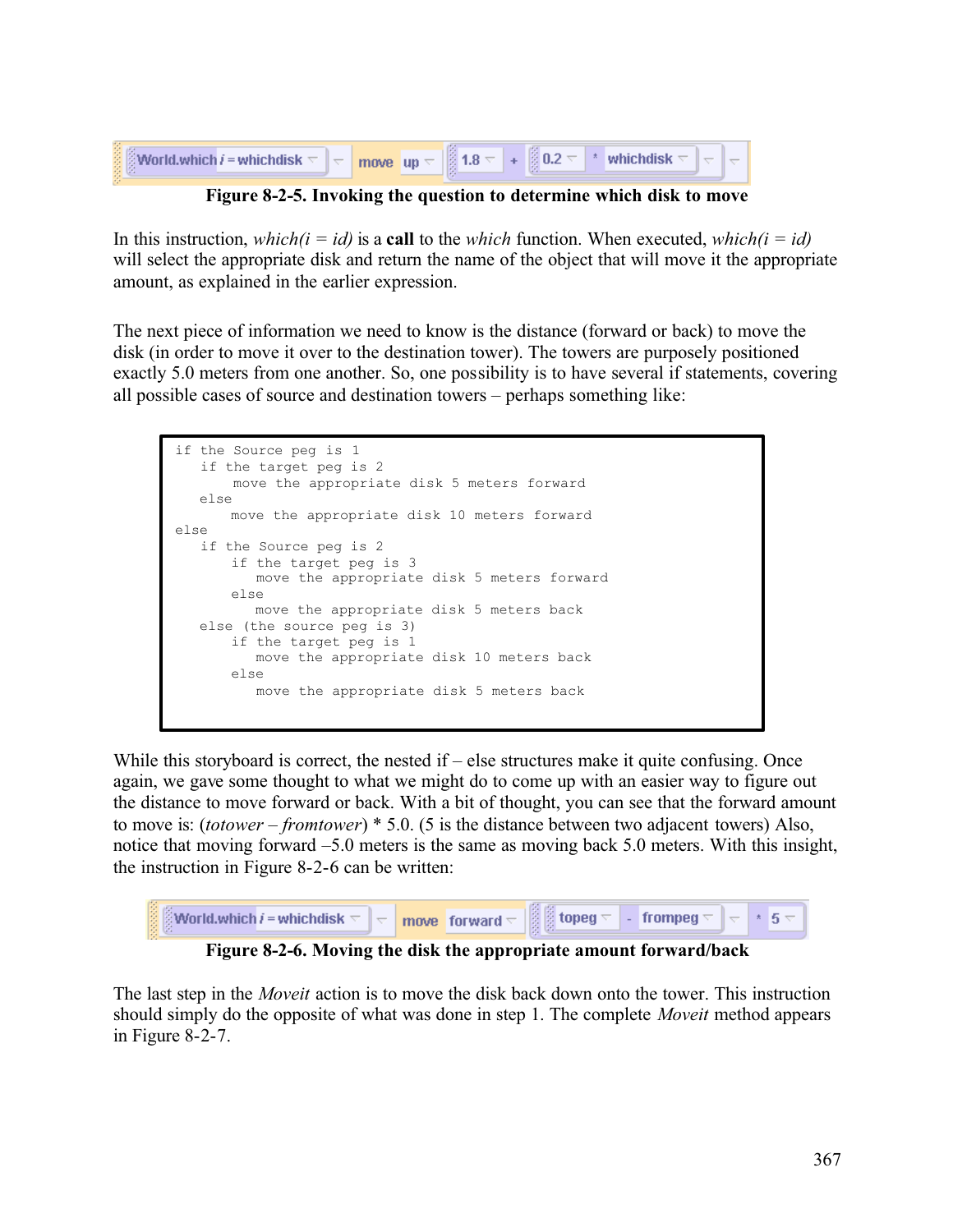| World.Moveit [123] whichdisk, [123] frompeg, [123] topeg                                                                                                                                                                                                                            |  |  |  |  |  |  |  |
|-------------------------------------------------------------------------------------------------------------------------------------------------------------------------------------------------------------------------------------------------------------------------------------|--|--|--|--|--|--|--|
| No variables                                                                                                                                                                                                                                                                        |  |  |  |  |  |  |  |
| ं⊟ Do in order                                                                                                                                                                                                                                                                      |  |  |  |  |  |  |  |
| <b>Notes that</b><br>move $\vert$ up $\vert$ $\vert$ 1.8 $\vert$ + $\vert$ 0.2 $\vert$ * whichdisk $\vert$<br><b>World, which i = whichdisk</b> $\nabla$<br>$\overline{\nabla}$<br>$\overline{\nabla}$<br>lv<br>more $\nabla$                                                       |  |  |  |  |  |  |  |
| $\frac{12}{3}$ topeg $\frac{1}{3}$<br>World.which $i$ = whichdisk $\triangledown$<br>move forward $\overline{\nabla}$<br>  - frompeg $\overline{\triangledown}$   $\overline{\triangledown}$<br>$\pm$ 5 $\pm$<br>$\overline{\nabla}$<br>$\overline{\nabla}$<br>more $\triangledown$ |  |  |  |  |  |  |  |
| 医皮肤病<br>move down $\leftarrow$ 1.8 $\leftarrow$ + 20.2 $\leftarrow$ * whichdisk $\leftarrow$<br>World.which $i$ = whichdisk $\bigtriangledown$<br>$\overline{\nabla}$<br>$\overline{\nabla}$<br>$\overline{\phantom{a}}$<br>more $\triangledown$                                    |  |  |  |  |  |  |  |

**Figure 8-2-7. The code for** *Moveit*

The *Towers* method was presented earlier in Figure 8-2-3. Now, with the *Moveit* method completed, all that remains is to call the *Towers* method when the world starts. The following link in the Events Editor will work:



**Figure 8-2-8. Invoking the Towers method**

# **Exercise:**

1) Create the Towers of Hanoi puzzle as described in the reading for this section. When you have it working, modify the event-trigger link that calls the Towers method so that it moves the disks from tower 1 to tower 2 (instead of tower 3).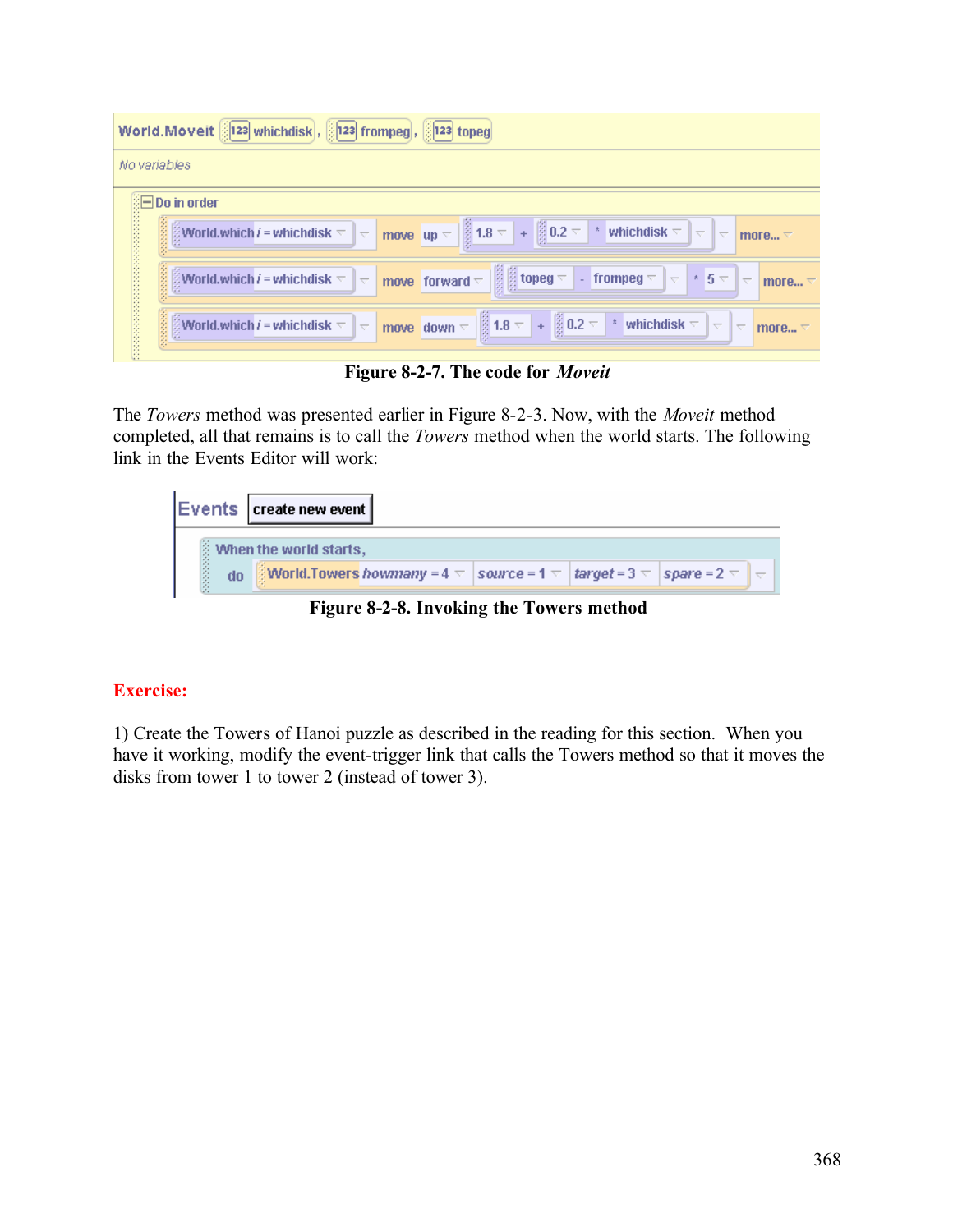### **8 Summary**

In this chapter, the concept of using recursion as a mechanism for repetition was introduced. Recursion is a powerful tool for building more complex and interesting worlds. Throughout the rest of the book, example worlds will be significantly richer and more interesting than they have been in the past!

A chase scene example was used to demonstrate how to combine a *move to* instruction with the world-level *random number* question to enable *random motion*. Moving objects randomly makes it easier to build many different kinds of fun worlds. And, random motion makes it easier to understand how recursion works and why we want to use it. The chase scene example in this chapter demonstrates a kind of recursion said to be *generative*, because more executions are "generated" each time the result of the previous decision is true.

The famous Towers of Hanoi puzzle provided an example of the use of *structural* recursion, allowing us to compare generative recursion to structural recursion.

#### Important concepts in this chapter

- Recursion is most useful when we cannot use a Loop instruction because we do not know (at the time we are writing the program) how many loop iterations will be needed.
- Recursion is when a method calls itself.
- Recursion enables a method to be repeatedly invoked.
- Any recursive method must have at least one *base case*, where no recursive call is made. When the base case occurs, the recursion stops.
- Recursion may be *generative* or *structural.*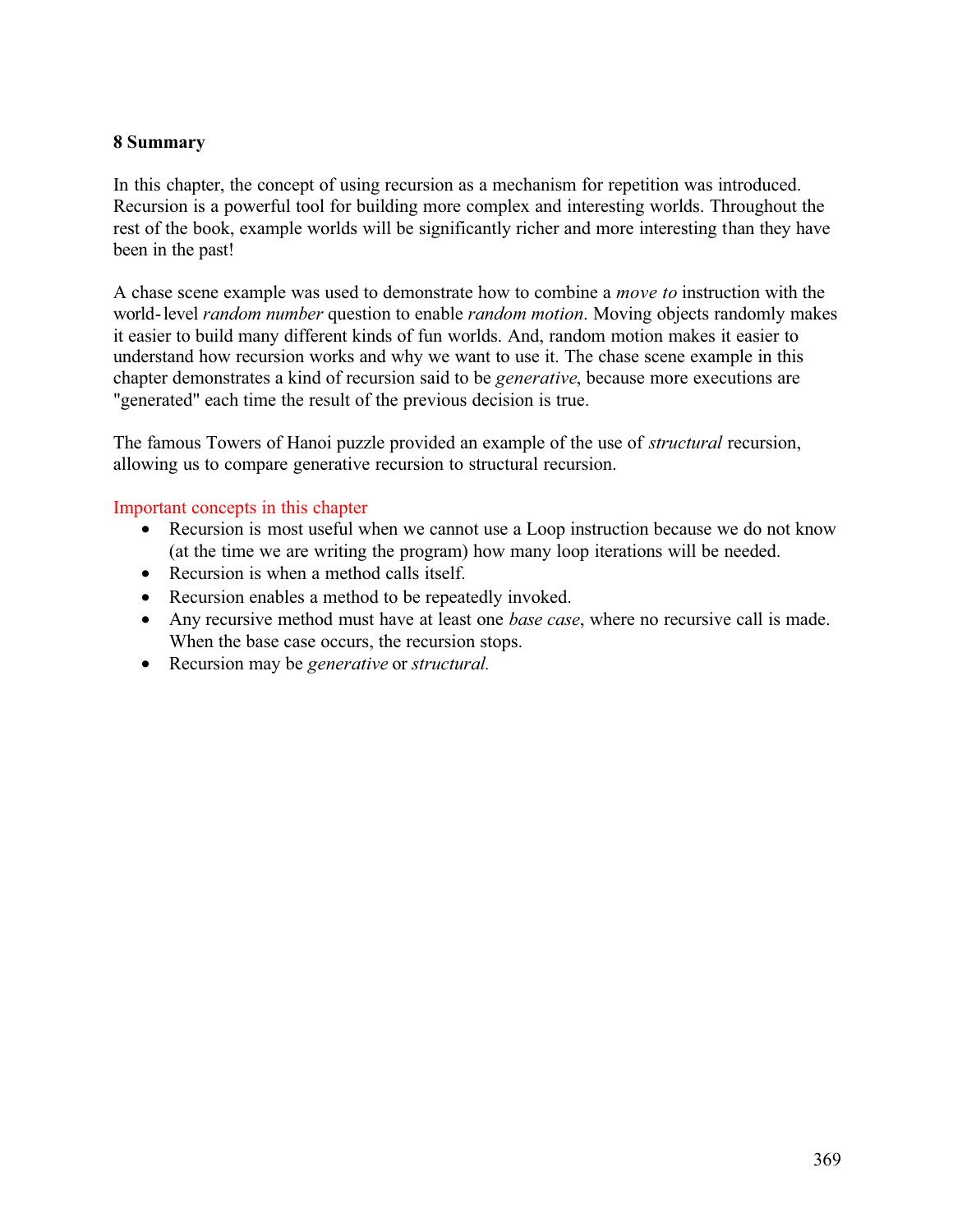## **8 Projects**

### **1. Why did the chicken cross the road?**

A popular child's riddle is "Why did the chicken cross the road?" Of course, there are many answers to this riddle. In this project, the chicken (who has a real sweet-tooth) crosses the road to eat the gumdrops along the way. Write a game animation where the player guides the chicken across the road to get to the gumdrops. Cars and other vehicles should move in both directions as the chicken tries to cross the road to where the gumdrops are located. Use arrow keys to make the chicken jump left, right, forward and back. Use the space bar to have the chicken peck at the gum drop. When the gum drop is pecked, it should disappear.



A recursive method is used to control the play of the game. If the chicken gets hit by a vehicle, the game is over (squish!). The game continues as long as the chicken has not managed to peck all the gumdrops and the chicken has not yet been squished by a vehicle. If the chicken manages to cross the road and peck at all the gumdrops along the way, the player wins the game. Signal the player's success by making 3D text "You Win" appear or by playing some triumphant sound.

*Extra:* Create three buttons that allow the player select the speed at which the vehicles move across the screen (slow, medium, and fast). The buttons should be visible at the beginning of the game. Once the player clicks on one of the buttons, the buttons disappear and the game begins.

#### **2. Reversal**

In the world below, the row of skeletons (Graveyard folder on the web gallery) are guarding the gate. Every so often in this world, the row of skeletons is to reverse order. This project is to animate the skeleton chain reversal using structural recursion. The storyboard goes something like the following: